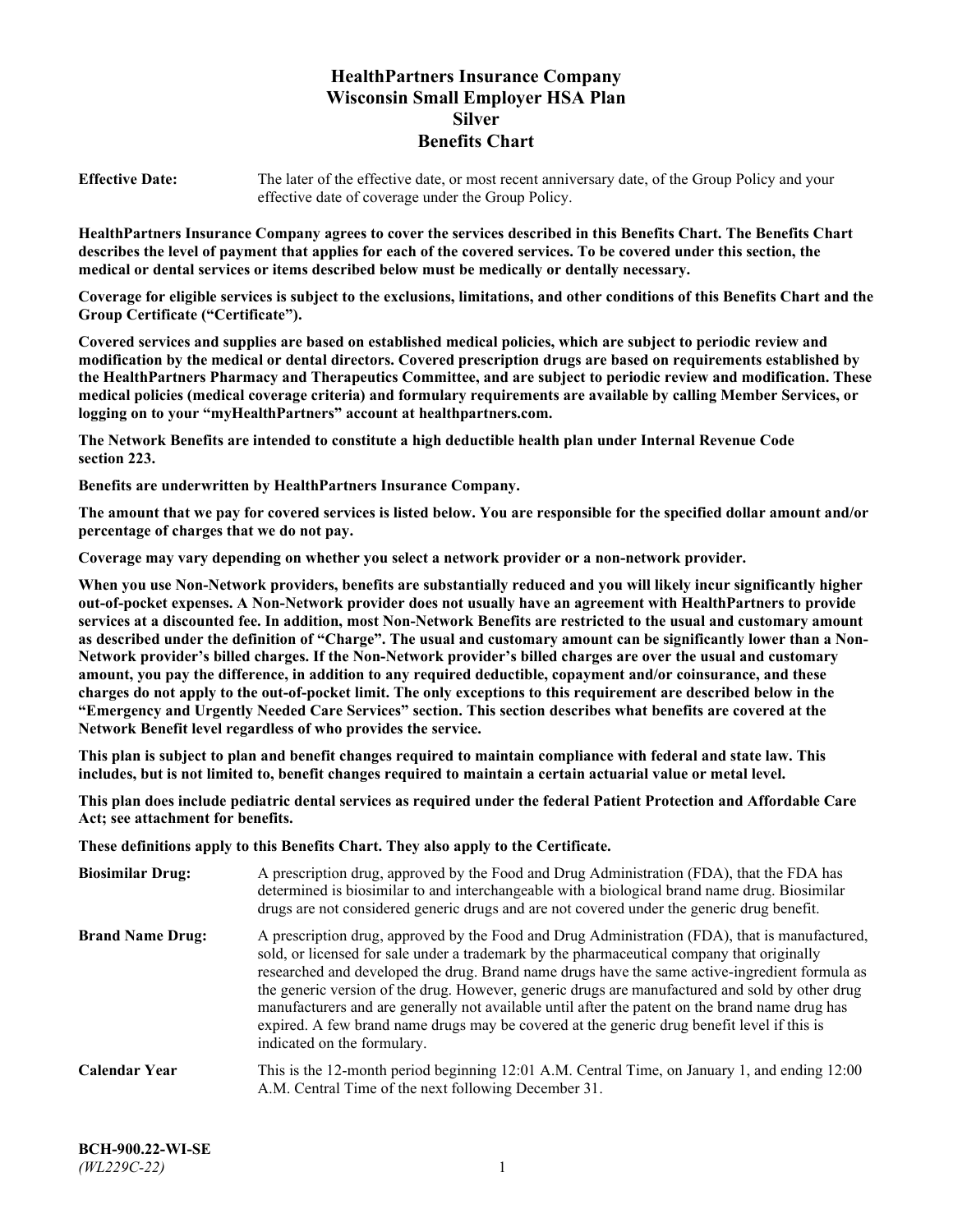| Charge:     | For covered services delivered by a network provider, this is the provider's discounted fee for a<br>given medical/surgical service, procedure or item.                                                                                                                                                                                                                                                                                                                                                                                                                                                                                                                                                                 |
|-------------|-------------------------------------------------------------------------------------------------------------------------------------------------------------------------------------------------------------------------------------------------------------------------------------------------------------------------------------------------------------------------------------------------------------------------------------------------------------------------------------------------------------------------------------------------------------------------------------------------------------------------------------------------------------------------------------------------------------------------|
|             | For covered services delivered by non-network providers, a contracted rate may apply if such<br>arrangement is available to HealthPartners.                                                                                                                                                                                                                                                                                                                                                                                                                                                                                                                                                                             |
|             | For the usual and customary charge for covered services delivered by non-network providers, our<br>payment is calculated using one of the following options, depending on availability: 1) a<br>percentage of the Medicare fee schedule; 2) a comparable schedule if the service is not on the<br>Medicare fee schedule; or 3) a commercially reasonable rate for such service if a fee schedule is<br>not available.                                                                                                                                                                                                                                                                                                   |
|             | The usual and customary charge is the maximum amount allowed that we consider in the<br>calculation of the payment of charges incurred for certain covered services. You must pay for any<br>charges above the usual and customary charge, and they do not apply to the out-of-pocket limit.                                                                                                                                                                                                                                                                                                                                                                                                                            |
|             | A charge is incurred for covered ambulatory medical and surgical services, on the date the service<br>or item is provided. A charge is incurred for covered inpatient services, on the date of admission to<br>a hospital. To be covered, a charge must be incurred on or after your effective date and on or<br>before the termination date.                                                                                                                                                                                                                                                                                                                                                                           |
|             | Copayment/Coinsurance: The specified dollar amount, or percentage, of charges incurred for covered services, which we do<br>not pay, but which you must pay, each time you receive certain medical services, procedures or<br>items. Our payment for those covered services or items begins after the copayment or coinsurance<br>is satisfied. Covered services or items requiring a copayment or coinsurance are specified in this<br>Benefits Chart.                                                                                                                                                                                                                                                                 |
|             | For services provided by a network provider:<br>An amount which is listed as a flat dollar copayment is applied to a network provider's discounted<br>charge for a given service. However, if the network provider's discounted charge for a service or<br>item is less than the flat dollar copayment, you will pay the network provider's discounted charge.<br>An amount which is listed as a percentage of charges or coinsurance is based on the network<br>provider's discounted charges, calculated at the time the claim is processed, which may include an<br>agreed upon fee schedule rate for case rate or withhold arrangements.                                                                            |
|             | For services provided by a non-network provider:<br>Any copayment or coinsurance is applied to the lesser of the provider's charges or the usual and<br>customary charge for a service.                                                                                                                                                                                                                                                                                                                                                                                                                                                                                                                                 |
|             | A copayment or coinsurance is due at the time a service is provided, or when billed by the<br>provider. The copayment or coinsurance applicable for a scheduled visit with a HealthPartners<br>network provider will be collected for each visit, late cancellation and failed appointment.                                                                                                                                                                                                                                                                                                                                                                                                                             |
| Deductible: | The specified dollar amount of charges incurred for covered services, which we do not pay, but an<br>enrollee or a family has to pay first in a calendar year. Our payment for those services or items<br>begins after the deductible is satisfied. For network providers, the amount of the charges that apply<br>to the deductible are based on the network provider's discounted charges, calculated at the time<br>the claim is processed, which may include an agreed upon fee schedule rate for case rate or<br>withhold arrangements. For non-network providers, the amount of charges that apply to the<br>deductible are the lesser of the provider's charges or the usual and customary charge for a service. |
|             | Any amounts paid or reimbursed by a third party, including but not limited to: point of service<br>rebates, manufacturer coupons, manufacturer debits cards or other forms of direct reimbursement<br>to an Insured for a product or service, will not apply toward your deductible, to the extent<br>permitted under state and federal law.                                                                                                                                                                                                                                                                                                                                                                            |
|             | Your plan has an embedded deductible. This means once an Insured meets the individual<br>deductible, the plan begins paying benefits for that person. If two or more members of the family<br>meet the family deductible, the plan begins paying benefits for all members of the family,<br>regardless of whether each Insured has met the individual deductible. However, an Insured may<br>not contribute more than the individual deductible toward the family deductible.                                                                                                                                                                                                                                           |
|             | All services are subject to the deductible unless otherwise indicated below in this Benefits Chart.                                                                                                                                                                                                                                                                                                                                                                                                                                                                                                                                                                                                                     |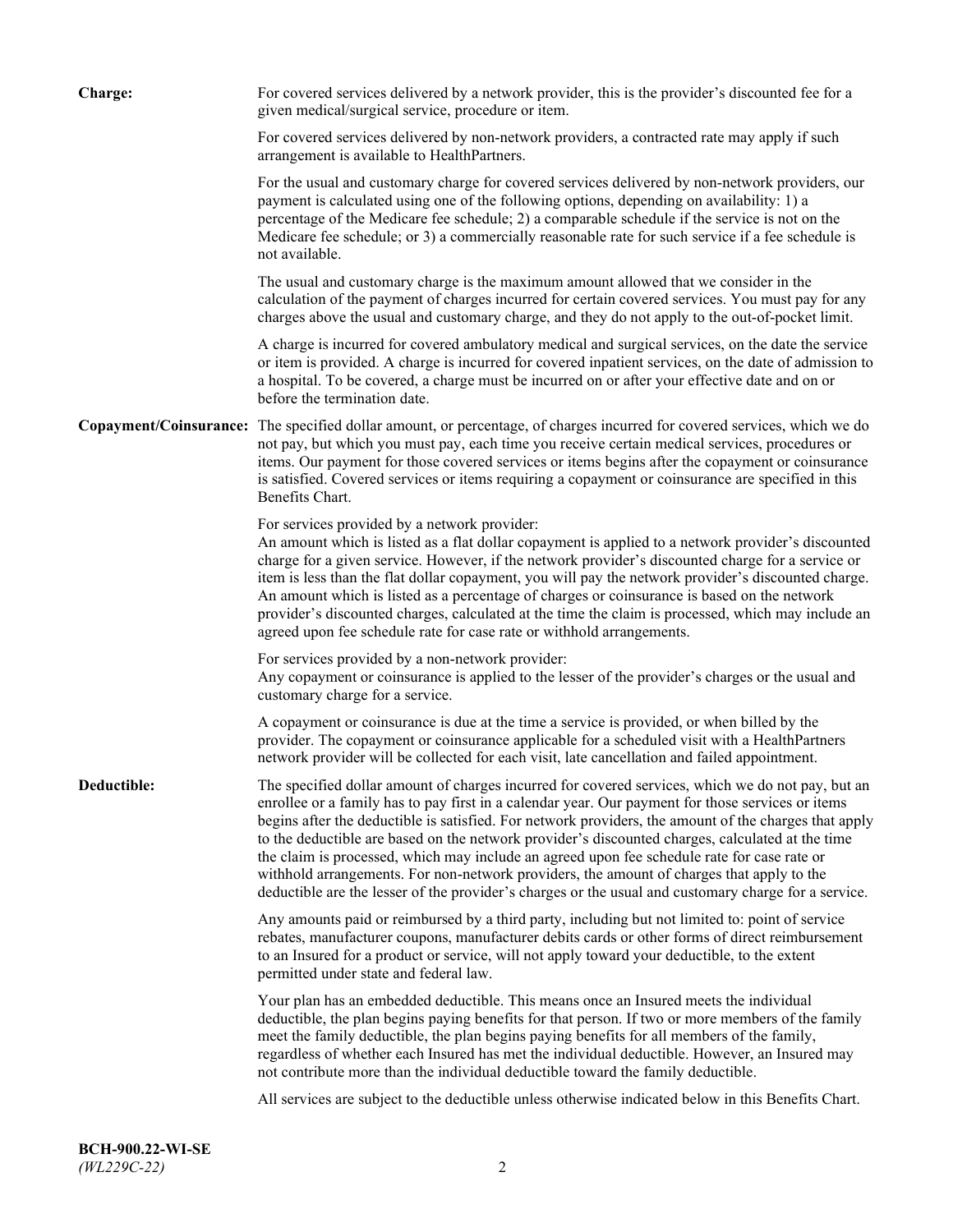| Formulary:                                 | This is a current list, which may be revised from time to time, of prescription drugs, medications,<br>equipment and supplies covered by us as indicated in this Benefits Chart which are covered at the<br>highest benefit level. Some drugs on the formulary may require prior authorization to be covered<br>as formulary drugs. The formulary, and information on drugs that require prior authorization, are<br>available by calling Member Services, or logging on to your "myHealthPartners" account at<br>healthpartners.com. |
|--------------------------------------------|---------------------------------------------------------------------------------------------------------------------------------------------------------------------------------------------------------------------------------------------------------------------------------------------------------------------------------------------------------------------------------------------------------------------------------------------------------------------------------------------------------------------------------------|
| <b>Generic Drug:</b>                       | A prescription drug, approved by the Food and Drug Administration (FDA), that the FDA has<br>determined is comparable to a brand name drug product in dosage form, strength, route of<br>administration, quality, intended use and documented bioequivalence. Generally, generic drugs<br>cost less than brand name drugs. Some brand name drugs may be covered at the generic drug<br>benefit level if this is indicated on the formulary.                                                                                           |
| <b>Lifetime Maximum</b><br><b>Benefit:</b> | The specified coverage limit actually paid by us for services and/or charges incurred by you for any<br>given procedure or diagnosis. Payment of benefits under this Benefits Chart ceases when that lifetime<br>maximum benefit is reached. You have to pay for any subsequent charges.                                                                                                                                                                                                                                              |
| <b>Non-Formulary Drug:</b>                 | This is a prescription drug, approved by the Food and Drug Administration (FDA), that is not on<br>the formulary, is medically necessary and is not investigative or experimental or otherwise<br>excluded under the Certificate.                                                                                                                                                                                                                                                                                                     |
| <b>Out-of-Pocket Expenses:</b>             | You pay the specified copayments/coinsurance and deductibles applicable for particular services,<br>subject to the out-of-pocket limit described below. These amounts are in addition to the monthly<br>premium payments.                                                                                                                                                                                                                                                                                                             |
| <b>Out-of-Pocket Limit:</b>                | You pay the copayments/coinsurance and deductibles for covered services, to the individual or<br>family out-of-pocket limit. Thereafter we cover 100% of the charges incurred for all other covered<br>services, for the rest of the calendar year. You pay amounts greater than the out-of-pocket limit if<br>you exceed any lifetime maximum benefit or any visit or day limits.                                                                                                                                                    |
|                                            | Non-Network Benefits above the usual and customary charge (see definition of charge above) do<br>not apply to the out-of-pocket limit.                                                                                                                                                                                                                                                                                                                                                                                                |
|                                            | Non-Network Benefits for transplant surgery do not apply to the out-of-pocket limit.                                                                                                                                                                                                                                                                                                                                                                                                                                                  |
|                                            | Any amounts paid or reimbursed by a third party, including but not limited to: point of service<br>rebates, manufacturer coupons, manufacturer debit cards or other forms of direct reimbursement to<br>an Insured for a product or service, will not apply as an out-of-pocket expense, to the extent<br>permitted under state and federal law.                                                                                                                                                                                      |
|                                            | You are responsible to keep track of the out-of-pocket expenses. Contact Member Services for<br>assistance in determining the amount paid by the enrollee for specific eligible services received.<br>Claims for reimbursement under the out-of-pocket limit provisions are subject to the same time<br>limits and provisions described under the "Claims Provisions" section of the Certificate.                                                                                                                                     |
| <b>Specialty Drug List:</b>                | This is a current list, which may be revised from time to time, of prescription drugs, medications,<br>equipment and supplies, which are typically bio-pharmaceuticals. The purpose of a specialty drug<br>list is to facilitate enhanced monitoring of complex therapies used to treat specific conditions.<br>Specialty drugs are covered by us as indicated in this Benefits Chart. The specialty drug list is<br>available by calling Member Services, or logging on to your "myHealthPartners" account at<br>healthpartners.com. |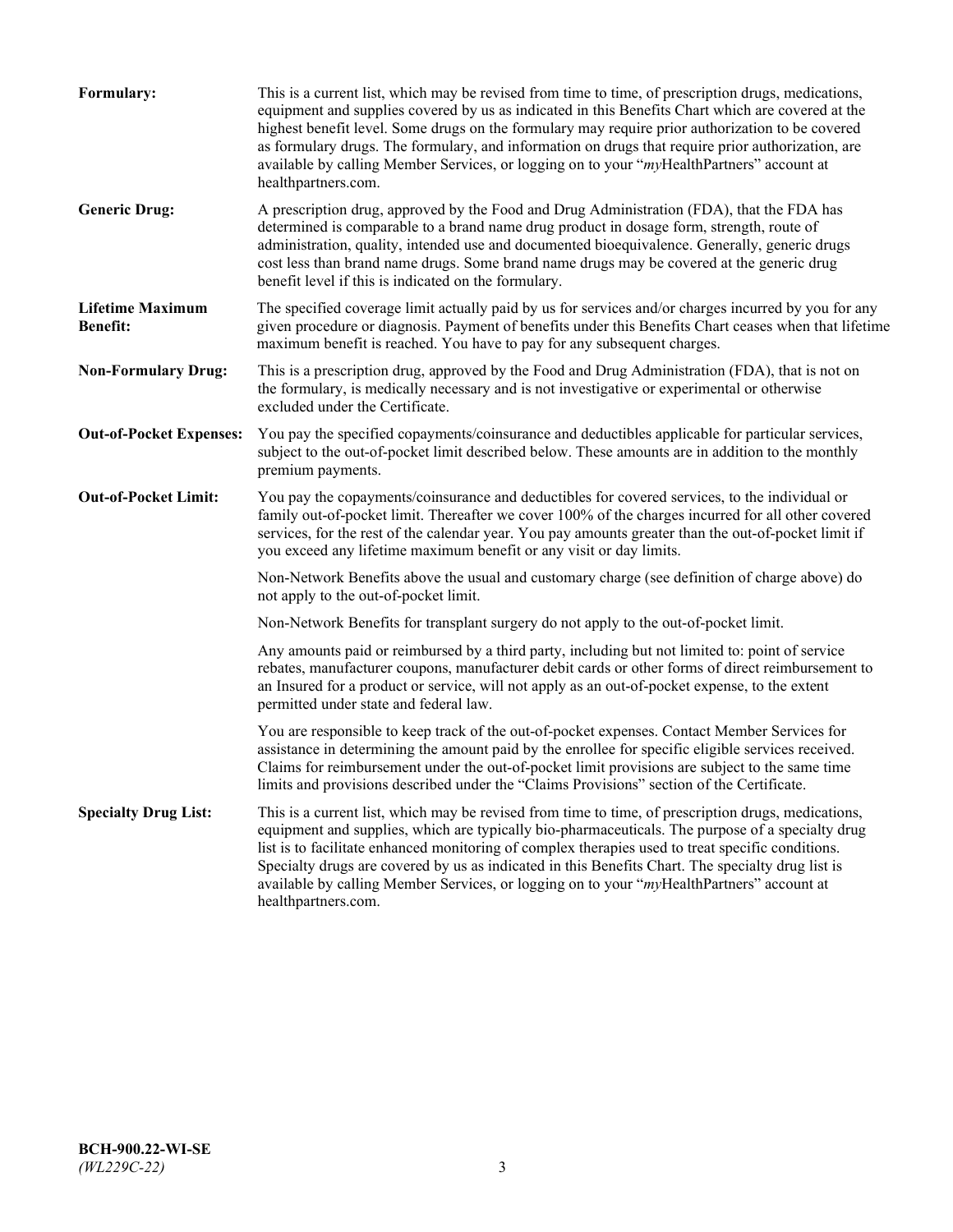### **DEDUCTIBLES AND OUT-OF-POCKET LIMITS**

#### **Individual calendar year deductible**

| <b>Network Benefits</b> | <b>Non-Network Benefits</b> |
|-------------------------|-----------------------------|
| \$4,200                 | \$10,000                    |

#### **Family calendar year deductible**

| <b>Network Benefits</b> | <b>Non-Network Benefits</b> |
|-------------------------|-----------------------------|
| \$8,400                 | \$20,000                    |

Separate deductibles must be satisfied under the Network Benefits and Non-Network Benefits.

Your plan has an embedded deductible. This means once an Insured meets the individual deductible, the plan begins paying benefits for that person. If two or more members of the family meet the family deductible, the plan begins paying benefits for all members of the family, regardless of whether each Insured has met the individual deductible. However, an Insured may not contribute more than the individual deductible toward the family deductible.

Any amounts paid or reimbursed by a third party, including but not limited to: point of service rebates, manufacturer coupons, manufacturer debits cards or other forms of direct reimbursement to an Insured for a product or service, will not apply toward your deductible, to the extent permitted under state and federal law.

#### **Individual calendar year out-of-pocket limit**

| Network Benefits | <b>Non-Network Benefits</b> |
|------------------|-----------------------------|
| \$4,500          | \$30,000                    |

#### **Family calendar year out-of-pocket limit**

| <b>Network Benefits</b> | <b>Non-Network Benefits</b> |
|-------------------------|-----------------------------|
| \$9,000                 | \$60,000                    |

Separate Out-of-Pocket Limits must be satisfied under Network Benefits and Non-Network Benefits.

Non-Network Benefits above the usual and customary charge will not apply to the individual or family Out-of-Pocket Limit.

Non-Network Benefits for transplant surgery do not apply to the Out-of-Pocket Limit.

Any amounts paid or reimbursed by a third party, including but not limited to: point of service rebates, manufacturer coupons, manufacturer debit cards or other forms of direct reimbursement to an Insured for a product or service, will not apply as an out-of-pocket expense, to the extent permitted under state and federal law.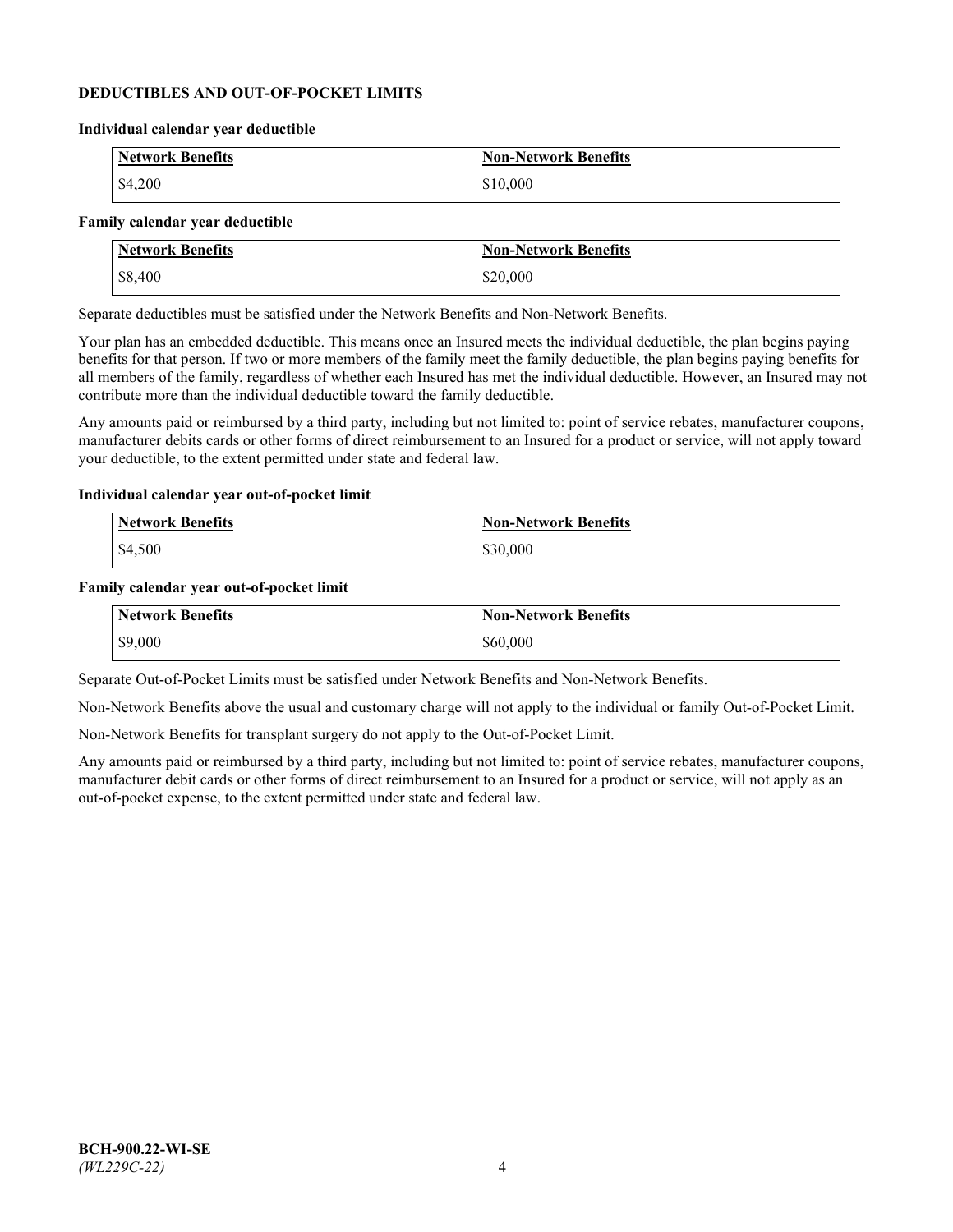# **AMBULANCE AND MEDICAL TRANSPORTATION**

# **Covered Services:**

We cover ambulance and medical transportation for medical emergencies.

We also cover medically necessary, non-emergency transportation if it meets our medical coverage criteria. Covered services and supplies are based on established medical policies, which are subject to periodic review and modification by the medical directors. These medical policies (medical coverage criteria) and applicable prior authorization requirements are available by calling Member Services, or logging on to your "*my*HealthPartners" account a[t healthpartners.com.](https://www.healthpartners.com/hp/index.html)

| <b>Network Benefits</b>       | <b>Non-Network Benefits</b> |
|-------------------------------|-----------------------------|
| 100% of the charges incurred. | See Network Benefits.       |

## **Not Covered:**

See "Services Not Covered" in the Certificate.

# **AUTISM SERVICES**

# **Covered Services:**

We cover prior authorized evidence-based intensive-level and nonintensive-level treatment of autism spectrum disorders (autism disorder, Asperger's syndrome or pervasive development disorder not otherwise specified).

Covered services are based on established medical policies, which are subject to periodic review and modification by the medical directors. These medical policies (medical coverage criteria) are available by calling Member Services, or logging on to your "*my*HealthPartners" account at [healthpartners.com.](https://www.healthpartners.com/hp/index.html)

Your network provider will coordinate the prior authorization process for any autism treatment services. You may call Member Services at 952-883-5000 or toll-free at 855-813-3888 if you have any questions or concerns regarding the authorization process.

Please call Member Services at 952-883-5000 or toll-free at 855-813-3888 to request authorization for autism treatment services from a non-network provider.

**Intensive-level services** for children diagnosed with autism spectrum disorders. Intensive-level services must begin on or after 2 years of age and end before 9 years of age. Intensive-level services, on average, are services provided for more than 20 hours of treatment per week. (The average number of hours a week is calculated over a six-month period.)

| Network Benefits                         | <b>Non-Network Benefits</b>              |
|------------------------------------------|------------------------------------------|
| 100% of the charges incurred.            | 50% of the charges incurred.             |
| Limited to 240 visits per calendar year. | Limited to 240 visits per calendar year. |

The maximum number of visits is combined for Network Benefits and Non-Network Benefits. Visit limits are based on the minimum coverage amounts available at the time of publication. Additional visits may be available if required due to revised minimum coverage amounts being issued by the Office of the Commissioner of Insurance. See our medical coverage criteria for current visit limits.

## **Intensive-level services lifetime maximum benefit**

| Network Benefits                                                     | <b>Non-Network Benefits</b>                                          |
|----------------------------------------------------------------------|----------------------------------------------------------------------|
| 4 years of cumulative services under this plan or any<br>other plan. | 4 years of cumulative services under this plan or any<br>other plan. |

The Lifetime Maximum Benefit is combined for Network Benefits and Non-Network Benefits.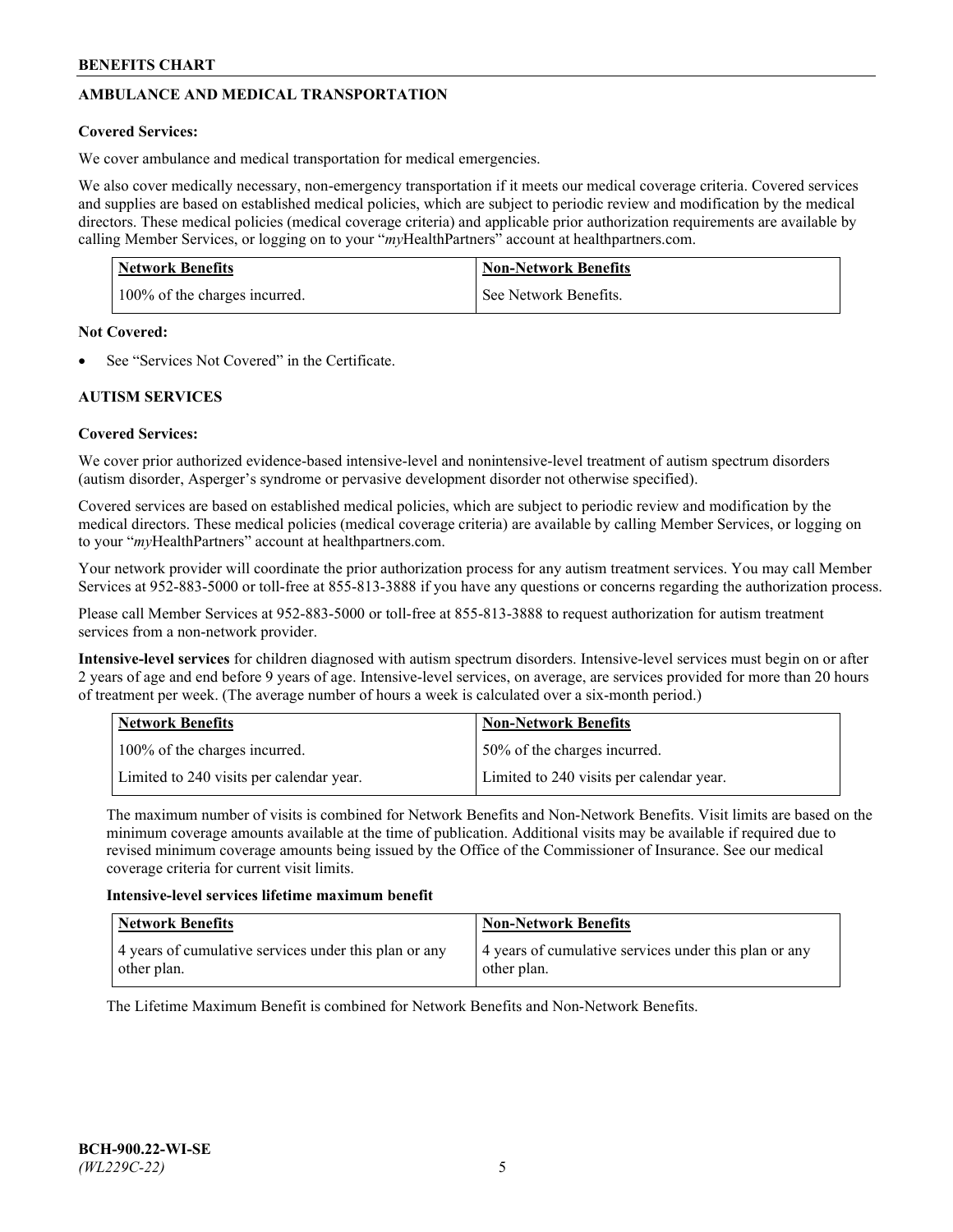**Nonintensive-level services** for Insureds diagnosed with autism spectrum disorders

| Network Benefits                         | <b>Non-Network Benefits</b>              |
|------------------------------------------|------------------------------------------|
| 100% of the charges incurred.            | 50% of the charges incurred.             |
| Limited to 120 visits per calendar year. | Limited to 120 visits per calendar year. |

The maximum number of visits is combined for Network Benefits and Non-Network Benefits. Visit limits are based on the minimum coverage amounts available at the time of publication. Additional visits may be available if required due to revised minimum coverage amounts being issued by the Office of the Commissioner of Insurance. See our medical coverage criteria for current visit limits.

# **Not Covered:**

See "Services Not Covered" in the Certificate.

# **BEHAVIORAL HEALTH SERVICES**

## **Covered Services:**

Covered services are based on established medical policies, which are subject to periodic review and modification by the medical directors. These medical policies (medical coverage criteria) are available by calling Member Services, or logging on to your "*my*HealthPartners" account at [healthpartners.com.](https://www.healthpartners.com/hp/index.html)

**Transitional treatment services:** These are services for the treatment of nervous or mental disorders and substance use disorders which are provided to an Insured in a less restrictive manner than are inpatient hospital services but in a more intensive manner than are outpatient services. Transitional treatment services are services offered by a provider, and certified by the Wisconsin Department of Health Services for each of the following (except the last bulleted item):

- Mental health services for covered adults in a day treatment program.
- Mental health services for covered children in a day hospital treatment program.
- Services for persons with chronic mental illness provided through a community support program.
- Residential treatment programs for covered persons with substance use disorder.
- Substance use disorder services in a day treatment program.
- Services for persons who are experiencing a mental health crisis or who are in a situation likely to turn into a mental health crisis if support is not provided.
- Intensive outpatient programs for the treatment of psychoactive substance use disorders provided in accordance with the patient placement criteria of the American Society of Addiction Medicine.

## **Mental health services**

We cover services for mental health diagnoses as described in the Diagnostic and Statistical Manual of Mental Disorders – Fifth Edition (DSM 5) (most recent edition).

We provide coverage for mental health treatment ordered by a Wisconsin court under a valid court order that is issued on the basis of a behavioral care evaluation performed by a licensed psychiatrist or doctoral level licensed psychologist, which includes a diagnosis and an individual treatment plan for care in the most appropriate, least restrictive environment. We must be given a copy of the court order and the behavioral care evaluation, and the service must be a covered benefit under this plan, and the service must be provided by a network provider, or other provider as required by law.

**Outpatient services:** We cover medically necessary outpatient professional mental health services for evaluation, crisis intervention, and treatment of mental health disorders.

A comprehensive diagnostic assessment will be used as the basis for a determination by a mental health professional, concerning the appropriate treatment and the extent of services required.

Outpatient services we cover for a diagnosed mental health condition include the following:

- Individual, group, family and multi-family therapy.
- Medication management provided by a physician, certified nurse practitioner, or physician's assistant.
- Psychological testing services for the purposes of determining the differential diagnoses and treatment planning for patients currently receiving behavioral health services.
- Partial hospitalization services in a licensed hospital or community mental health center.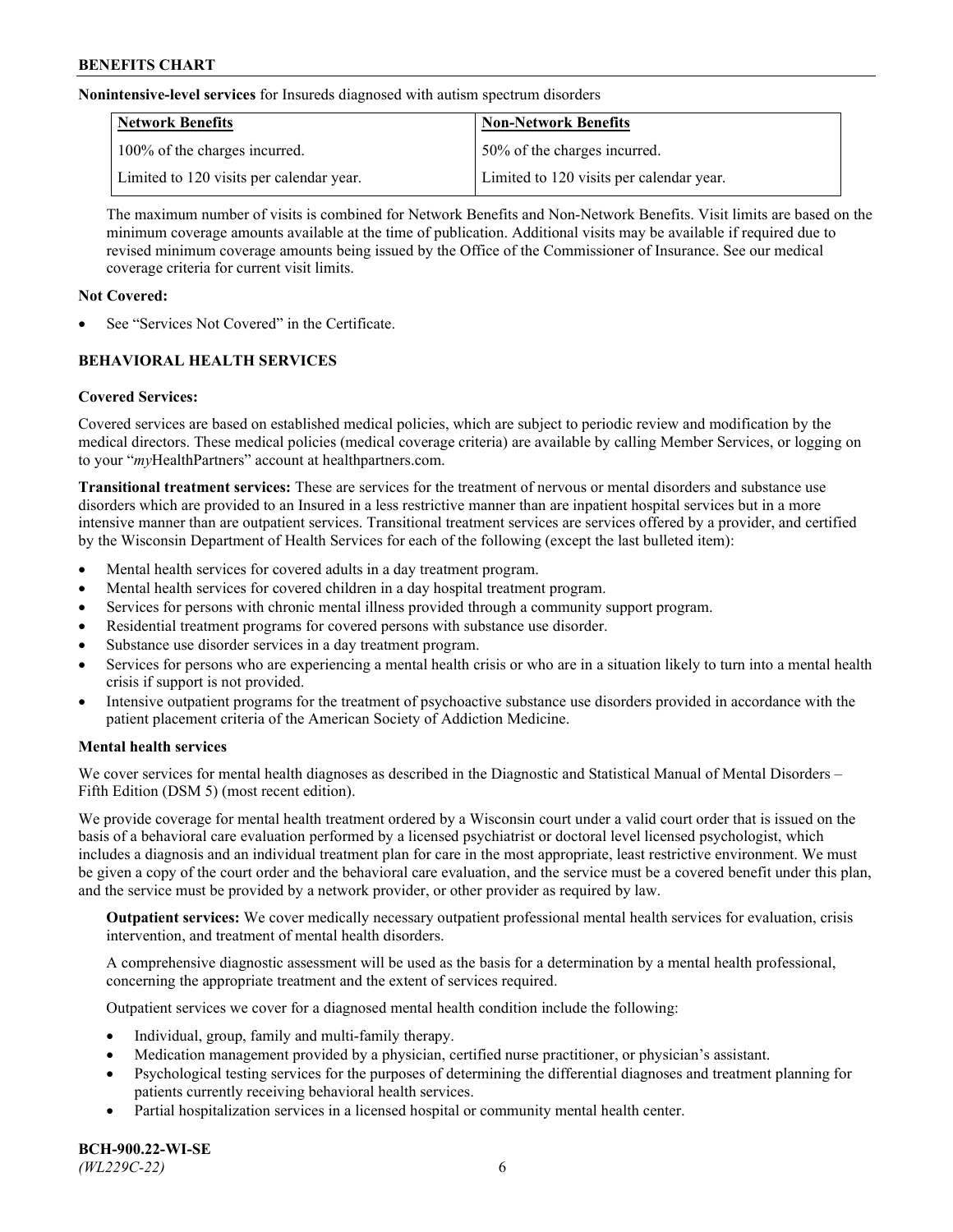- Psychotherapy and nursing services provided in the home if authorized by us.
- Treatment for gender dysphoria.

| <b>Network Benefits</b>       | <b>Non-Network Benefits</b>  |
|-------------------------------|------------------------------|
| 100% of the charges incurred. | 50% of the charges incurred. |

### **Group therapy**

| Network Benefits              | Non-Network Benefits          |
|-------------------------------|-------------------------------|
| 100% of the charges incurred. | 150% of the charges incurred. |

### **Inpatient services, including mental health residential treatment services:** We cover the following:

- Medically necessary inpatient services in a hospital and professional services for treatment of mental health disorders. Medical stabilization is covered under inpatient hospital services in the "Hospital and Skilled Nursing Facility Services" section.
- Medically necessary mental health residential treatment services. This care must be authorized by us and provided by a hospital or residential behavioral health treatment facility licensed by the local state or Department of Health and Human Services. Services not covered under this benefit include halfway houses, group homes, extended care facilities, shelter services, correctional services, detention services, transitional services, group residential services, foster care services and wilderness programs.

| <b>Network Benefits</b>       | Non-Network Benefits         |
|-------------------------------|------------------------------|
| 100% of the charges incurred. | 50% of the charges incurred. |

**Transitional treatment services:** We cover transitional treatment services described above for treatment of mental and nervous disorders.

| <b>Network Benefits</b>       | <b>Non-Network Benefits</b>  |
|-------------------------------|------------------------------|
| 100% of the charges incurred. | 50% of the charges incurred. |

#### **Substance use disorder treatment services**

We cover medically necessary services for assessments by a licensed alcohol and drug counselor and treatment of substance use disorders as defined in the latest edition of the DSM 5.

**Outpatient services:** We cover medically necessary outpatient professional services for diagnosis and treatment of substance use disorders. Substance use disorder treatment services must be provided by a program licensed by the local Department of Health Services.Outpatient services we cover for a diagnosed substance use disorder include the following:

- Individual, group, family, and multi-family therapy provided in an office setting.
- Opiate replacement therapy including methadone and buprenorphine treatment.

| Network Benefits              | Non-Network Benefits         |
|-------------------------------|------------------------------|
| 100% of the charges incurred. | 50% of the charges incurred. |

**Inpatient services:** We cover the following:

- Medically necessary inpatient services in a hospital or a licensed residential primary treatment center.
- Services provided in a hospital that is licensed by the local state and accredited by Medicare.
- Detoxification services in a hospital or community detoxification facility if it is licensed by the local Department of Health Services.

| Network Benefits              | <b>Non-Network Benefits</b>  |
|-------------------------------|------------------------------|
| 100% of the charges incurred. | 50% of the charges incurred. |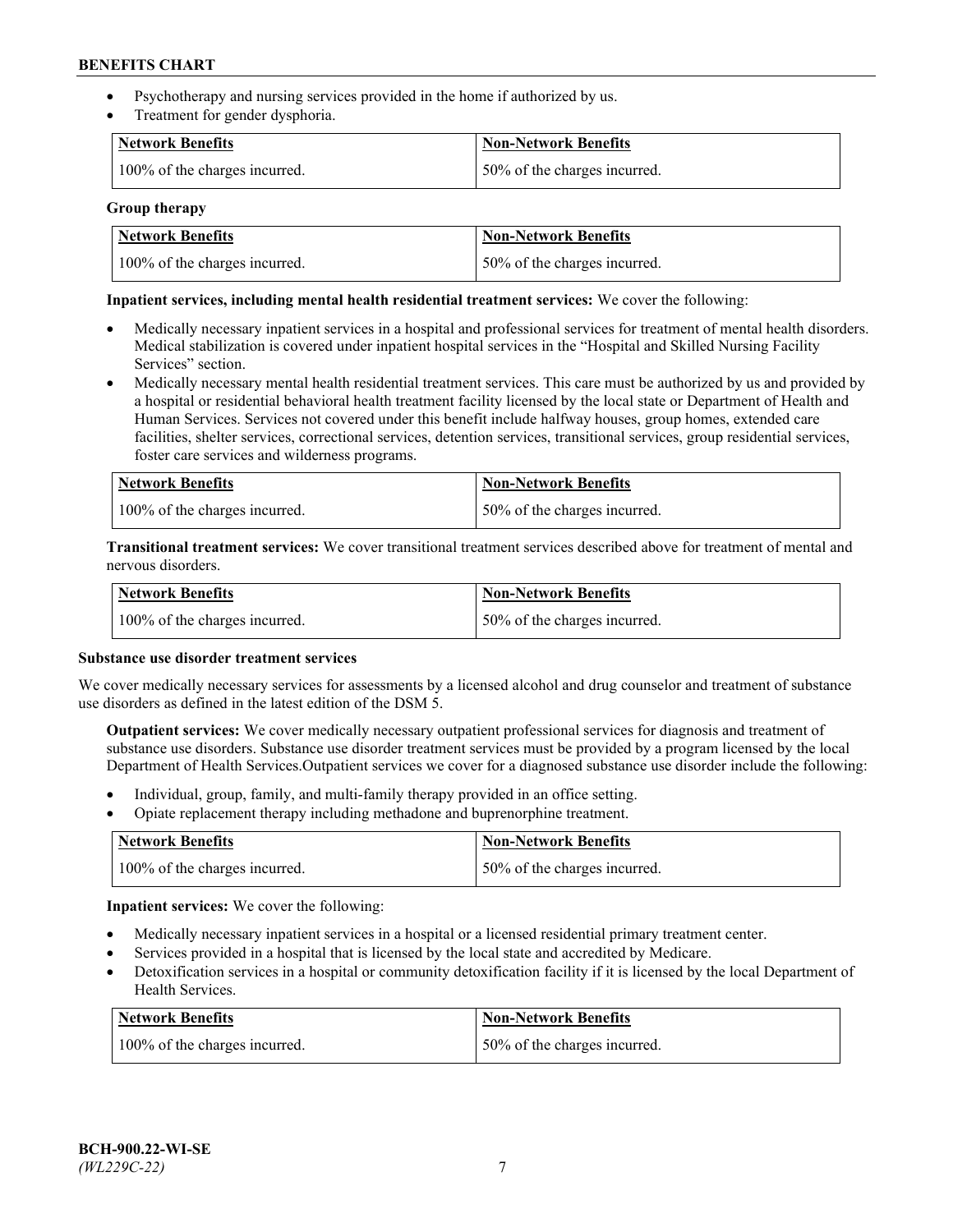**Transitional treatment services:** We cover transitional treatment services described above for treatment of substance use disorders.

| Network Benefits              | <b>Non-Network Benefits</b>   |
|-------------------------------|-------------------------------|
| 100% of the charges incurred. | 150% of the charges incurred. |

**Out-of-area services for Wisconsin students:** If a dependent child is a student in a school located in Wisconsin, but outside of our service area, we cover mental health and substance use disorder services as required under Wisconsin Statute 609.655.

- The student may have a clinical assessment from a local, non-network mental health or substance use disorder treatment provider at the network benefit level when prior authorized by us.
- If outpatient services are recommended in the clinical assessment, five outpatient visits from a non-network provider will be covered at the network benefit level.
- Our Medical Director will determine the need for continuing treatment by the non-network provider; additional visits may be approved.
- Coverage for the outpatient services will not be provided if the recommended treatment would keep the student from attending school on a regular basis or if the student is no longer attending the school full-time.

This benefit is subject to the limitations shown in this "Behavioral Health Services" section.

| Network Benefits              | Non-Network Benefits |
|-------------------------------|----------------------|
| 100% of the charges incurred. | Not applicable.      |

A dependent child enrolled in a school outside of the state of Wisconsin is not eligible for this benefit.

### **Not Covered:**

See "Services Not Covered" in the Certificate.

# **CHIROPRACTIC SERVICES**

## **Covered Services:**

We cover chiropractic services for rehabilitative care. Chiropractic services are adjustments to any abnormal articulations of the human body, especially those of the spinal column, for the purpose of giving freedom of action to impinged nerves that may cause pain or deranged function.

Massage therapy which is performed in conjunction with other treatment/modalities by a chiropractor, is part of a prescribed treatment plan and is not billed separately is covered.

| Network Benefits              | <b>Non-Network Benefits</b>   |
|-------------------------------|-------------------------------|
| 100% of the charges incurred. | 150% of the charges incurred. |

#### **Not Covered:**

- Massage therapy for the purpose of comfort or convenience of the Insured.
- See "Services Not Covered" in the Certificate.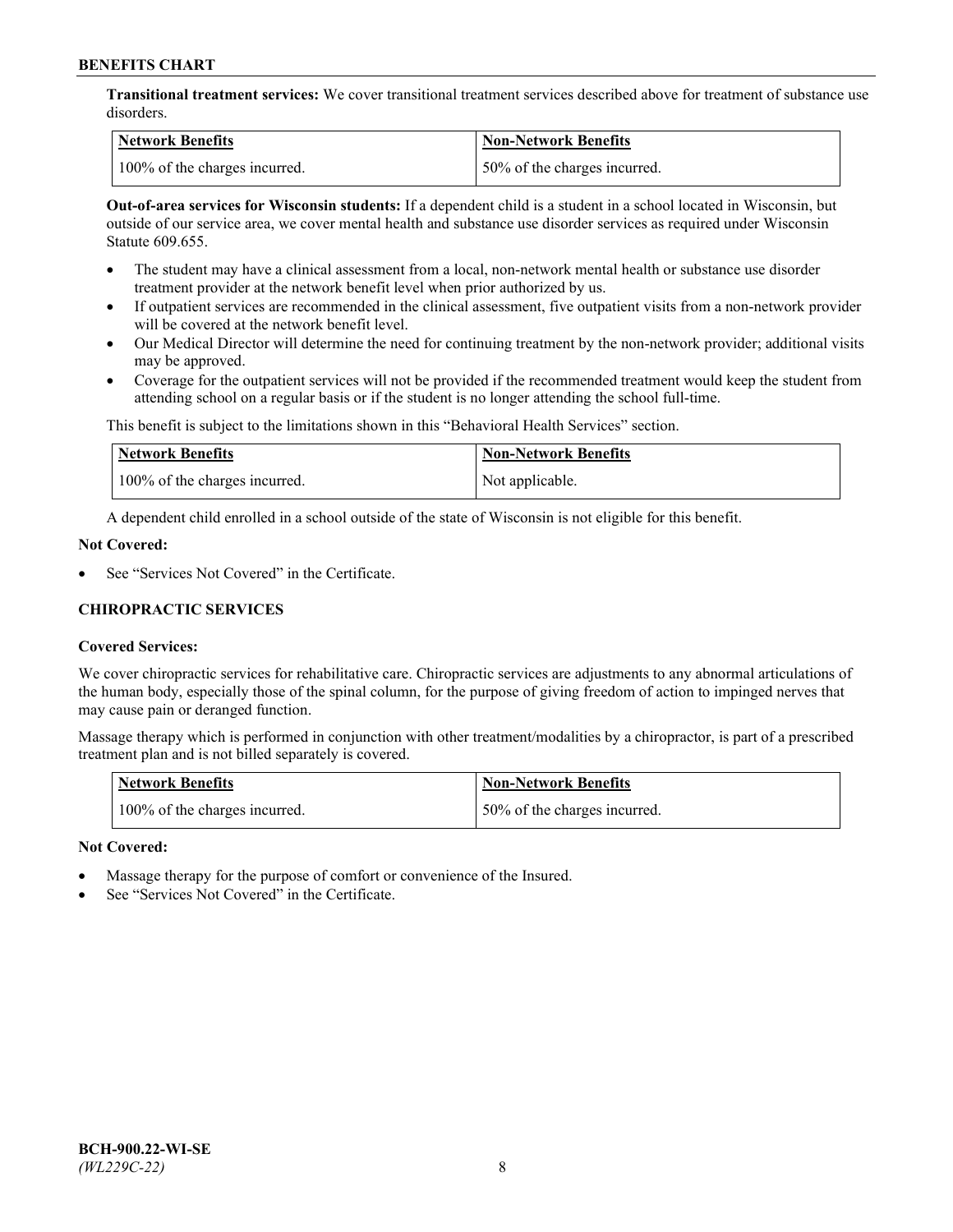# **CLINICAL TRIALS**

# **Covered Services:**

We cover certain routine services if you participate in a Phase I, Phase II, Phase III or Phase IV approved clinical trial that is conducted in relation to the prevention, detection, or treatment of cancer or other life-threatening disease or condition as defined in the Affordable Care Act. Approved clinical trials include (1) federally funded trials when the study or investigation is approved or funded by any of the federal agencies defined in the Public Health Services Act, section 2709 (d) (1) (A); (2) the study or investigation is conducted under an investigational new drug application reviewed by the Food and Drug Administration; and (3) the study or investigation is a drug trial that is exempt from having such an investigational new drug application. We cover routine patient costs for services that would be eligible under the Certificate and this Benefits Chart if the service were provided outside of a clinical trial.

| <b>Network Benefits</b>                                 | <b>Non-Network Benefits</b>                           |
|---------------------------------------------------------|-------------------------------------------------------|
| Coverage level is same as corresponding Network         | Coverage level is same as corresponding               |
| Benefits, depending on type of service provided such as | Non-Network Benefits, depending on type of service    |
| Office Visits for Illness or Injury, Inpatient or       | provided such as Office Visits for Illness or Injury, |
| Outpatient Hospital Services.                           | Inpatient or Outpatient Hospital Services.            |

## **Not Covered:**

- The investigative or experimental item, device or service itself.
- Items or services that are provided solely to satisfy data collection and analysis needs and that are not used in the direct clinical management of the patient.
- A service that is clearly inconsistent with widely accepted and established standards of care for a particular diagnosis.
- See "Services Not Covered" in the Certificate.

# **DENTAL SERVICES**

## **Covered Services:**

We cover services as described below.

**Accidental dental services:** We cover dentally necessary services to treat and restore damage done to sound, natural, unrestored teeth as a result of an accidental injury. Coverage is for damage caused by external trauma to face and mouth only, not for cracked or broken teeth, which result from biting or chewing. We cover restorations, root canals, crowns and replacement of teeth lost that are directly related to the accident in which the Insured was involved. We cover initial exam, x-rays and palliative treatment including extractions, and other oral surgical procedures directly related to the accident. Subsequent treatment must be initiated within the specified time-frame and must be directly related to the accident. We do not cover restoration and replacement of teeth that are not "sound and natural" at the time of the accident.

Full mouth rehabilitations to correct occlusion (bite) and malocclusion (misaligned teeth not due to the accident) are not covered.

When an implant-supported dental prosthetic treatment is pursued, the accidental dental benefit will be applied to the prosthetic procedure. Benefits are limited to the amount that would be paid toward the placement of a removable dental prosthetic appliance that could be used in the absence of implant treatment. Care must be provided or pre-authorized by a HealthPartners dentist.

| <b>Network Benefits</b>       | <b>Non-Network Benefits</b>  |
|-------------------------------|------------------------------|
| 100% of the charges incurred. | 50% of the charges incurred. |

For all accidental dental services, treatment and/or restoration must be initiated within six months of the date of the injury. Coverage is limited to the initial course of treatment and/or initial restoration. Services must be provided within 24 months of the date of injury to be covered.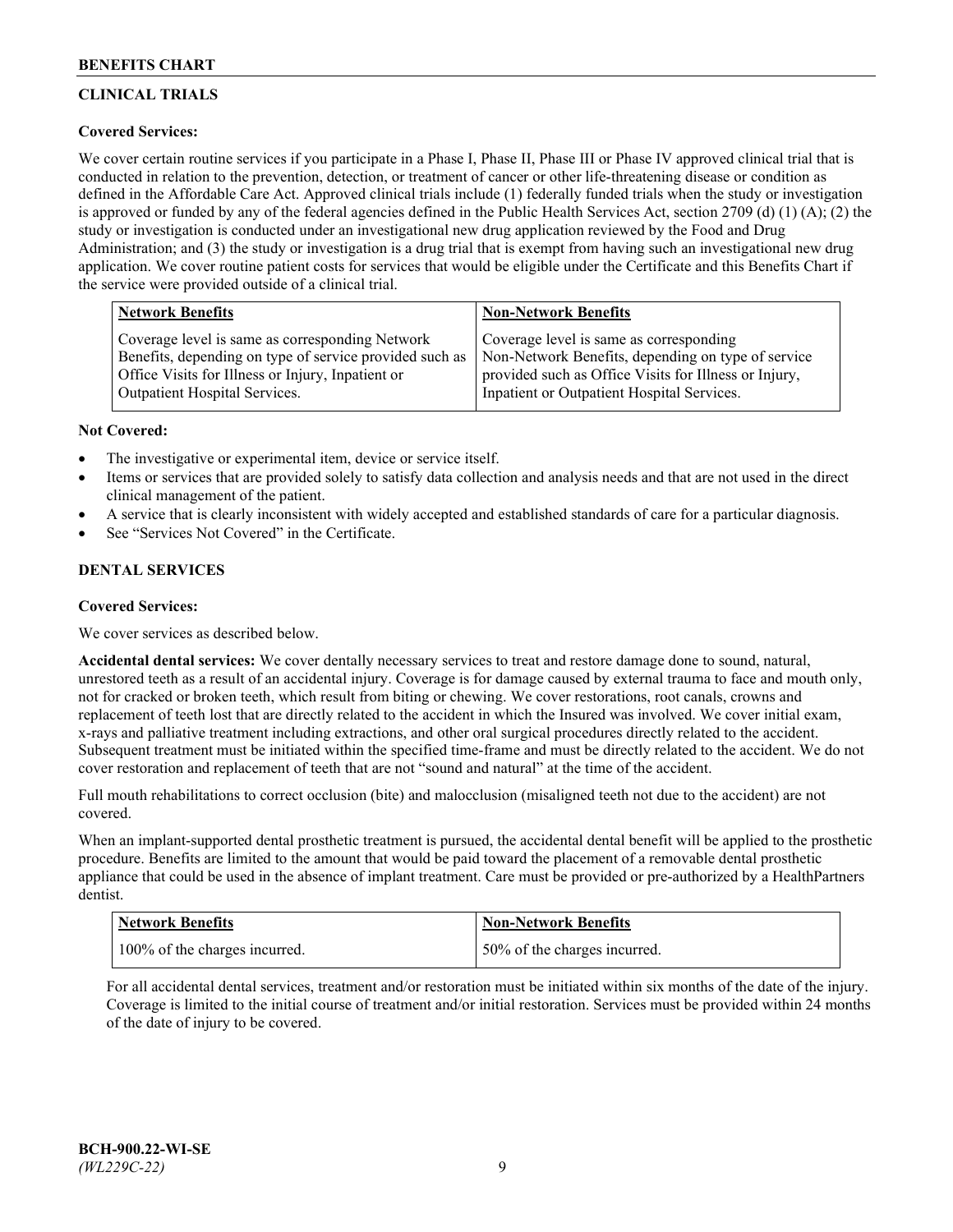# **Medical referral dental services**

**Medically necessary outpatient dental services:** We cover medically necessary outpatient dental services. Coverage is limited to dental services required for treatment of an underlying medical condition, e.g., removal of teeth to complete radiation treatment for cancer of the jaw, cysts and lesions.

| Network Benefits              | <b>Non-Network Benefits</b>  |
|-------------------------------|------------------------------|
| 100% of the charges incurred. | 50% of the charges incurred. |

**Medically necessary hospitalization and anesthesia for dental care:** We cover medically necessary hospitalization for dental care. This is limited to charges incurred by an Insured who: (1) is a child under age 5; (2) is severely disabled; (3) has a medical condition, and requires hospitalization or general anesthesia for dental care treatment; or (4) is a child between ages 5 and 12 and care in dental offices has been attempted unsuccessfully and usual methods of behavior modification have not been successful, or when extensive amounts of restorative care, exceeding four appointments, are required. Coverage is limited to facility and anesthesia charges. Oral surgeon/dentist professional fees are not covered. The following are examples, though not all-inclusive, of medical conditions which may require hospitalization for dental services: severe asthma, severe airway obstruction or hemophilia. Hospitalization required due to the behavior of the Insured or due to the extent of the dental procedure is not covered.

| Network Benefits              | <b>Non-Network Benefits</b>  |
|-------------------------------|------------------------------|
| 100% of the charges incurred. | 50% of the charges incurred. |

**Medical complications of dental care:** We cover medical complications of dental care. Treatment must be medically necessary care and related to medical complications of non-covered dental care, including complications of the head, neck, or substructures.

| Network Benefits              | Non-Network Benefits         |
|-------------------------------|------------------------------|
| 100% of the charges incurred. | 50% of the charges incurred. |

**Oral surgery:** We cover oral surgery. Coverage is limited to treatment of medical conditions requiring oral surgery, such as treatment of oral neoplasm, non-dental cysts, fracture of the jaws, trauma of the mouth and jaws, and any other oral surgery procedures provided as medically necessary dental services.

| <b>Network Benefits</b>       | <b>Non-Network Benefits</b>   |
|-------------------------------|-------------------------------|
| 100% of the charges incurred. | 150% of the charges incurred. |

**Treatment of cleft lip and cleft palate:** We cover treatment of cleft lip and cleft palate of a dependent child, including orthodontic treatment and oral surgery directly related to the cleft. Dental services which are not required for the treatment of cleft lip or cleft palate are not covered. If a dependent child covered under the Certificate and Benefits Chart is also covered under a dental plan which includes orthodontic services, that dental plan shall be considered primary for the necessary orthodontic services. Oral appliances are subject to the same copayment, conditions and limitations as durable medical equipment.

| <b>Network Benefits</b>                               | <b>Non-Network Benefits</b>                            |
|-------------------------------------------------------|--------------------------------------------------------|
| Coverage level is same as corresponding Network       | Coverage level is same as corresponding                |
| Benefits, depending on type of service provided, such | Non-Network Benefits, depending on type of service     |
| as Office Visits for Illness or Injury, Inpatient or  | provided, such as Office Visits for Illness or Injury, |
| Outpatient Hospital Services.                         | Inpatient or Outpatient Hospital Services.             |

**Treatment of temporomandibular disorder (TMD) and craniomandibular disorder (CMD):** We cover diagnostic procedures, surgical treatment and non-surgical treatment (including intraoral splint therapy devices) for temporomandibular disorder (TMD) and craniomandibular disorder (CMD), which is medically necessary care. Dental services which are not required to directly treat TMD or CMD are not covered.

| <b>Network Benefits</b>       | <b>Non-Network Benefits</b>   |
|-------------------------------|-------------------------------|
| 100% of the charges incurred. | 150% of the charges incurred. |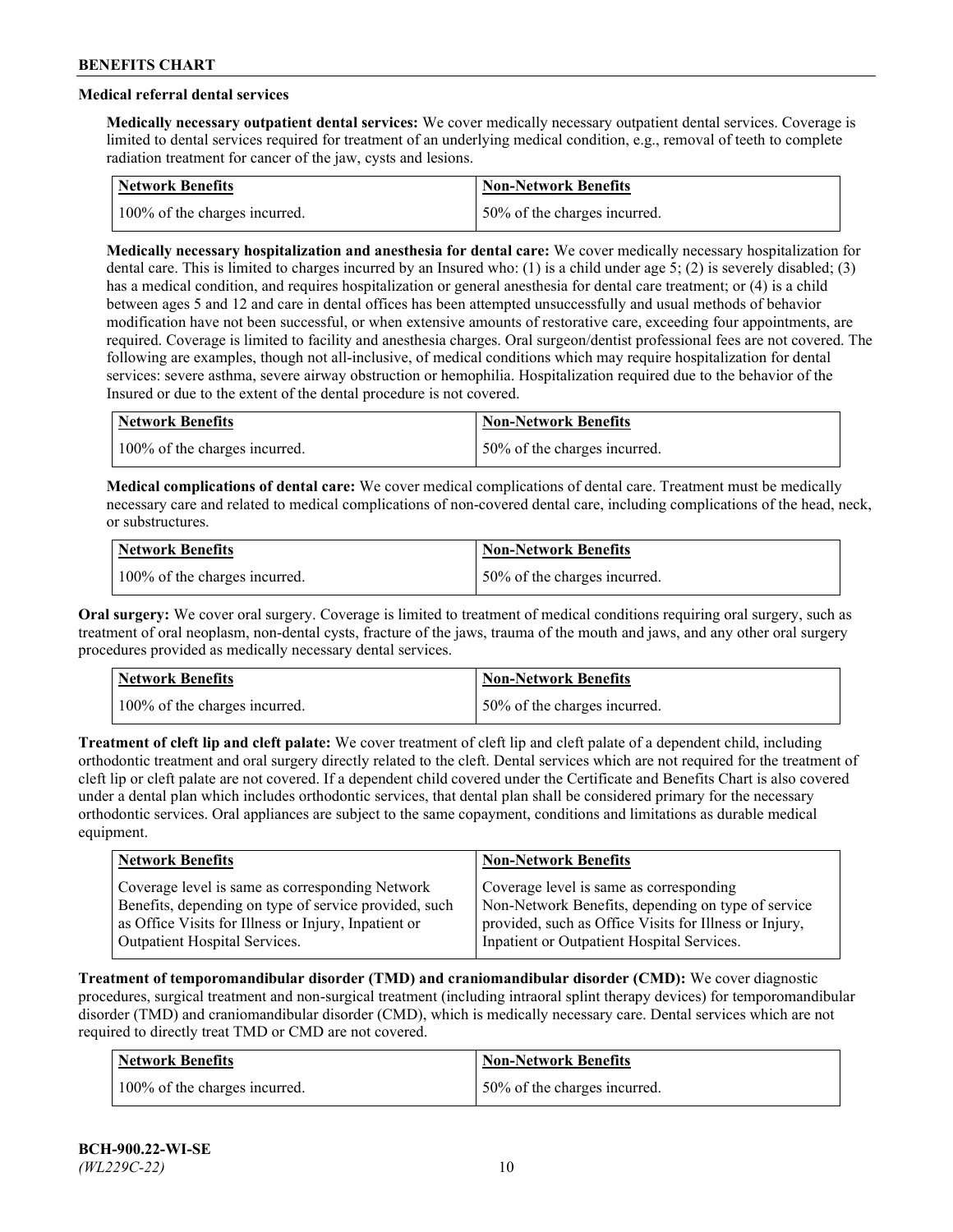# **Not Covered:**

- Dental treatment, procedures or services not listed in this Benefits Chart.
- Accident-related dental services if treatment is: (1) provided to teeth which are not sound and natural; (2) to teeth which have been restored; (3) initiated beyond six months from the date of the injury; (4) received beyond the initial treatment or restoration; or (5) received beyond 24 months from the date of injury.
- Oral surgery to remove wisdom teeth.
- Orthognathic treatment or procedures and all related services.
- See "Services Not Covered" in the Certificate.

### **DIABETES AND HYPERTENSION DISEASE MANAGEMENT PROGRAM**

### **Covered Services:**

If you meet criteria for coverage, you may qualify for the Diabetes and/or Hypertension Disease Management Program.

The program covers group health coaching which focuses on weight loss, exercise, behavior modification and health education through Omada Health.

| Network Benefits                                            | Non-Network Benefits |
|-------------------------------------------------------------|----------------------|
| 100% of the charges incurred.<br>Deductible does not apply. | Not applicable.      |

#### **Not Covered:**

See "Services Not Covered" in the Certificate.

# **DIABETIC EQUIPMENT AND SUPPLIES**

### **Covered Services:**

We cover physician prescribed medically appropriate and necessary drugs and supplies used in the management and treatment of diabetes for Insureds with gestational, Type I or Type II diabetes including durable diabetic equipment and disposable supplies, as described below.

Certain items are only covered if your condition meets our coverage criteria and obtained through an authorized vendor. For more information on what we cover and any prior authorization requirements, call Member Services or log on to your "*my*HealthPartners" account at [healthpartners.com.](http://www.healthpartners.com/)

Insulin and medications for diabetes are covered as outpatient drugs under the "Prescription Drug Services" section.

**Pumps and pump supplies.** These include diabetic insulin pumps, diabetic infusion pumps and infusion pump supplies such as infusion sets, tubing, connectors and syringe reservoirs.

| <b>Network Benefits</b>                                                                 | <b>Non-Network Benefits</b>  |
|-----------------------------------------------------------------------------------------|------------------------------|
| Pumps received at a pharmacy:<br>100% of the charges incurred.                          | 50% of the charges incurred. |
| Pumps received from a non-pharmacy<br>approved vendor:<br>100% of the charges incurred. |                              |

## **All other durable equipment and diabetic supplies**

Durable Diabetic Equipment and Supplies. These include continuous glucose monitoring system (CGMS), transmitter, sensors and receivers, diabetic blood glucose monitors and control/calibrating solutions (for checking accuracy or testing equipment and test strips).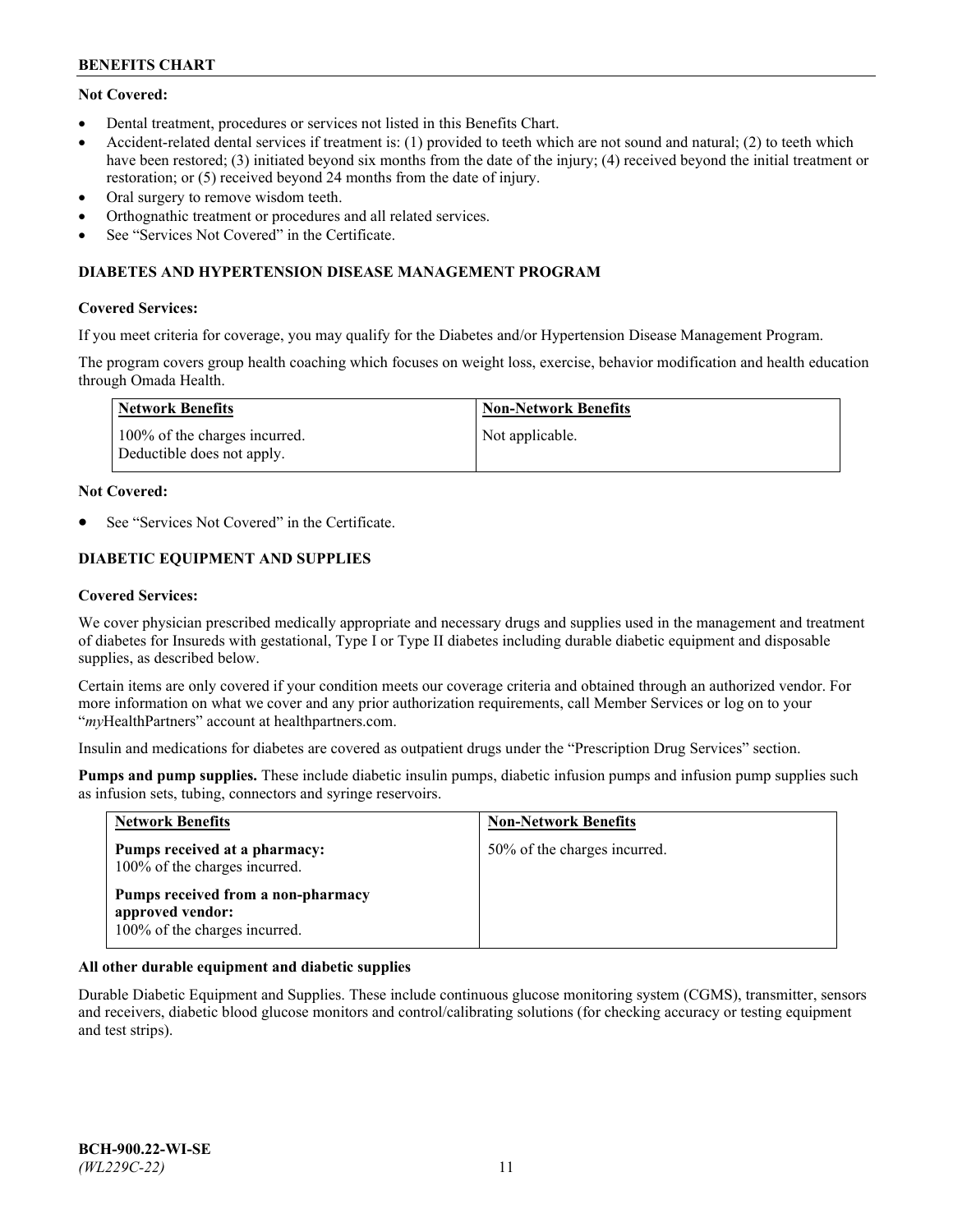Disposable Diabetic Supplies. These are one-time use supplies, including syringes, lancets, lancet devices, blood and urine ketone test strips, and needles.

Certain diabetic supplies and equipment must be purchased at a pharmacy.

| <b>Network Benefits</b>                                                                                               | <b>Non-Network Benefits</b>  |
|-----------------------------------------------------------------------------------------------------------------------|------------------------------|
| If received through a pharmacy:<br>100% of the charges incurred.                                                      | 50% of the charges incurred. |
| If received through a non-pharmacy provider:<br>100% of the charges incurred if purchased from an<br>approved vendor. |                              |

### **Limitations:**

- No more than a 93-day supply of diabetic supplies are covered and dispensed at a time.
- We require that certain diabetic supplies and equipment be purchased at a pharmacy.
- Diabetic supplies and equipment are limited to certain models and brands.
- Durable medical equipment and supplies must be obtained from or repaired by approved vendors.
- Covered services and supplies are based on established medical policies which are subject to periodic review and modification by the medical directors. Our coverage policy for diabetic supplies includes information on our required models and brands. These medical policies (medical coverage criteria) are available by calling Member Services, or logging on to your "myHealthPartners" account at [healthpartners.com.](http://www.healthpartners.com/)

### **Not Covered:**

- Replacement or repair of any covered items, if the items are (i) damaged or destroyed by misuse, abuse or carelessness, (ii) lost; or (iii) stolen.
- Duplicate or similar items.
- Labor and related charges for repair of any covered items which are more than the cost of replacement by an approved vendor.
- Batteries for monitors and equipment.
- Sales tax, mailing, delivery charges, service call charges.
- See "Services Not Covered" in the Certificate.

# **DIAGNOSTIC IMAGING SERVICES**

#### **Covered Services:**

We cover diagnostic imaging, when ordered by a provider and provided in a clinic or outpatient hospital facility.

For Network Benefits, non-emergent, scheduled outpatient Magnetic Resonance Imaging (MRI) and Computed Tomography (CT) must be provided at a designated facility. Your physician or facility will obtain or verify prior authorization for these services, as needed.

We cover services provided in a clinic or outpatient hospital facility. To see the benefit level for inpatient hospital or skilled nursing facility services, see benefits under "Inpatient Hospital and Skilled Nursing Facility Services".

#### **Outpatient magnetic resonance imaging (MRI) and computed tomography (CT)**

| <b>Network Benefits</b>       | <b>Non-Network Benefits</b>  |
|-------------------------------|------------------------------|
| 100% of the charges incurred. | 50% of the charges incurred. |

#### **All other outpatient diagnostic imaging services**

#### **Services for illness or injury**

| <b>Network Benefits</b>       | <b>Non-Network Benefits</b>  |
|-------------------------------|------------------------------|
| 100% of the charges incurred. | 50% of the charges incurred. |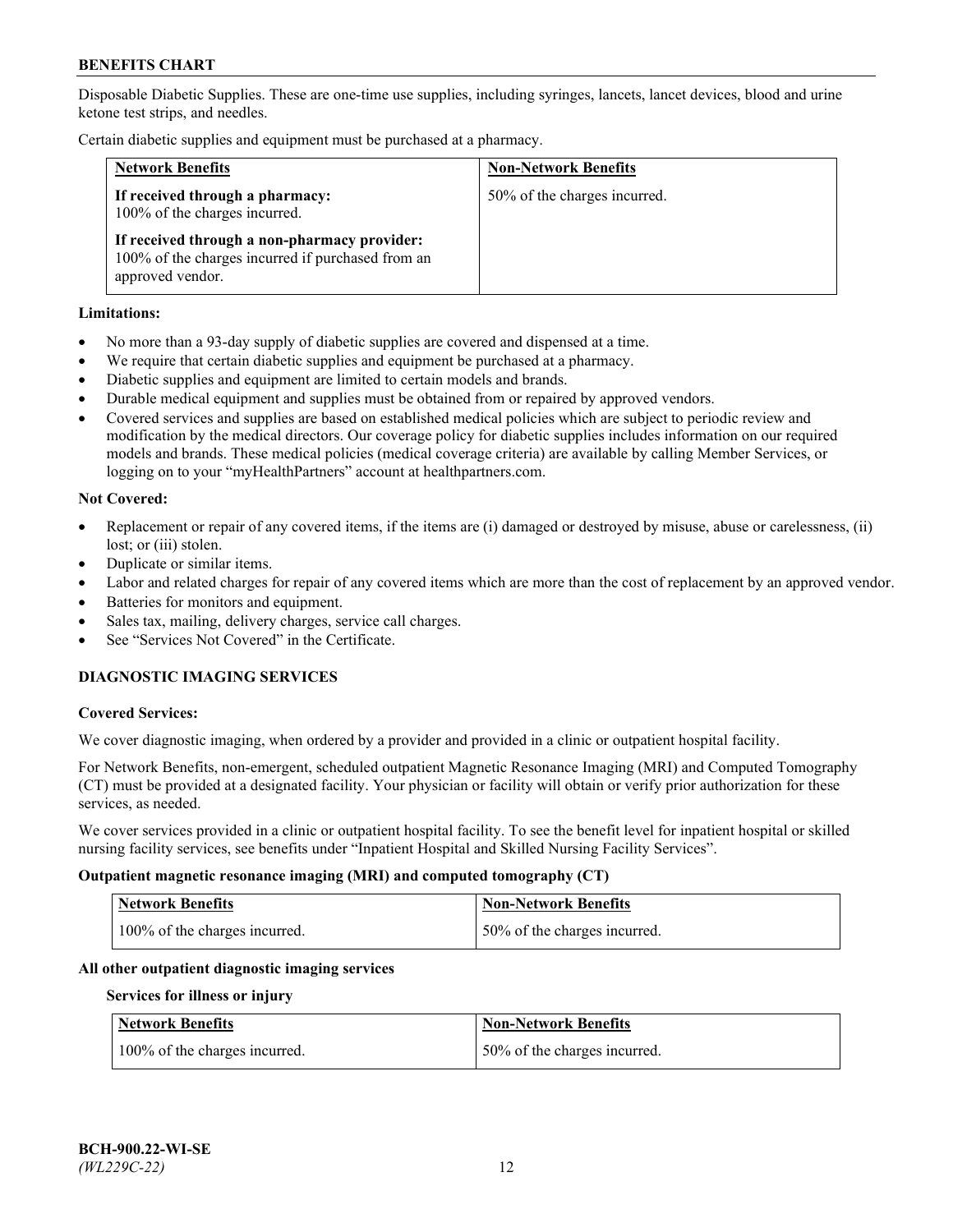### **Preventive services (MRI/CT procedures are not considered preventive)**

Diagnostic imaging services associated with preventive services are covered at the benefit level shown in the "Preventive Services" section of this Benefits Chart.

#### **Not Covered:**

See "Services Not Covered" in the Certificate.

# **DURABLE MEDICAL EQUIPMENT, PROSTHETICS, ORTHOTICS AND SUPPLIES**

#### **Covered Services:**

We cover equipment and services, as described below.

We cover durable medical equipment and services, prosthetics, orthotics and supplies, subject to the limitations below, including certain disposable supplies and enteral feedings.

We cover external hearing aids, cochlear implants, and related treatment prescribed by a physician or by a licensed audiologist for Insureds under 18 years of age who have hearing loss.

We also cover basic hearing aids for Insureds age 18 or older for the correction of a hearing impairment.

Osseointegrated or bone-anchored hearing aids are only covered for Insureds who have hearing loss that is not correctable by any other procedure.

Hearing aids are limited to one basic, standard hearing aid for each ear every three years.

A basic hearing aid is defined as a hearing device that consists of a microphone, amplifier, volume control, battery and receiver, which is up to date using the latest technology. It does not include upgrades above and beyond the functionality of a basic hearing aid, including, but not limited to, hearing improvements for group settings, background noise, Bluetooth/remote control functionality, or extended warranties. Charges for upgrades above the cost of a basic, standard hearing aid are not covered.

Diabetic equipment and supplies are covered under the "Diabetic Equipment and Supplies" section.

#### **Special dietary treatment for phenylketonuria (PKU) if it meets our medical coverage criteria**

| <b>Network Benefits</b>       | <b>Non-Network Benefits</b>   |
|-------------------------------|-------------------------------|
| 100% of the charges incurred. | 150% of the charges incurred. |

#### **Oral amino acid based elemental formula if it meets our medical coverage criteria**

| <b>Network Benefits</b>       | Non-Network Benefits         |
|-------------------------------|------------------------------|
| 100% of the charges incurred. | 50% of the charges incurred. |

#### **All other durable medical equipment, prosthetics, orthotics and supplies**

| <b>Network Benefits</b>       | <b>Non-Network Benefits</b>  |
|-------------------------------|------------------------------|
| 100% of the charges incurred. | 50% of the charges incurred. |

#### **Limitations:**

Coverage of durable medical equipment is limited by the following:

- Payment will not exceed the cost of an alternate piece of equipment or service that is effective and medically necessary.
- For prosthetic benefits, other than oral appliances for cleft lip and cleft palate, payment will not exceed the cost of an alternate piece of equipment or service that is effective, medically necessary and enables Insureds to conduct standard activities of daily living.
- We reserve the right to determine if an item will be approved for rental vs. purchase.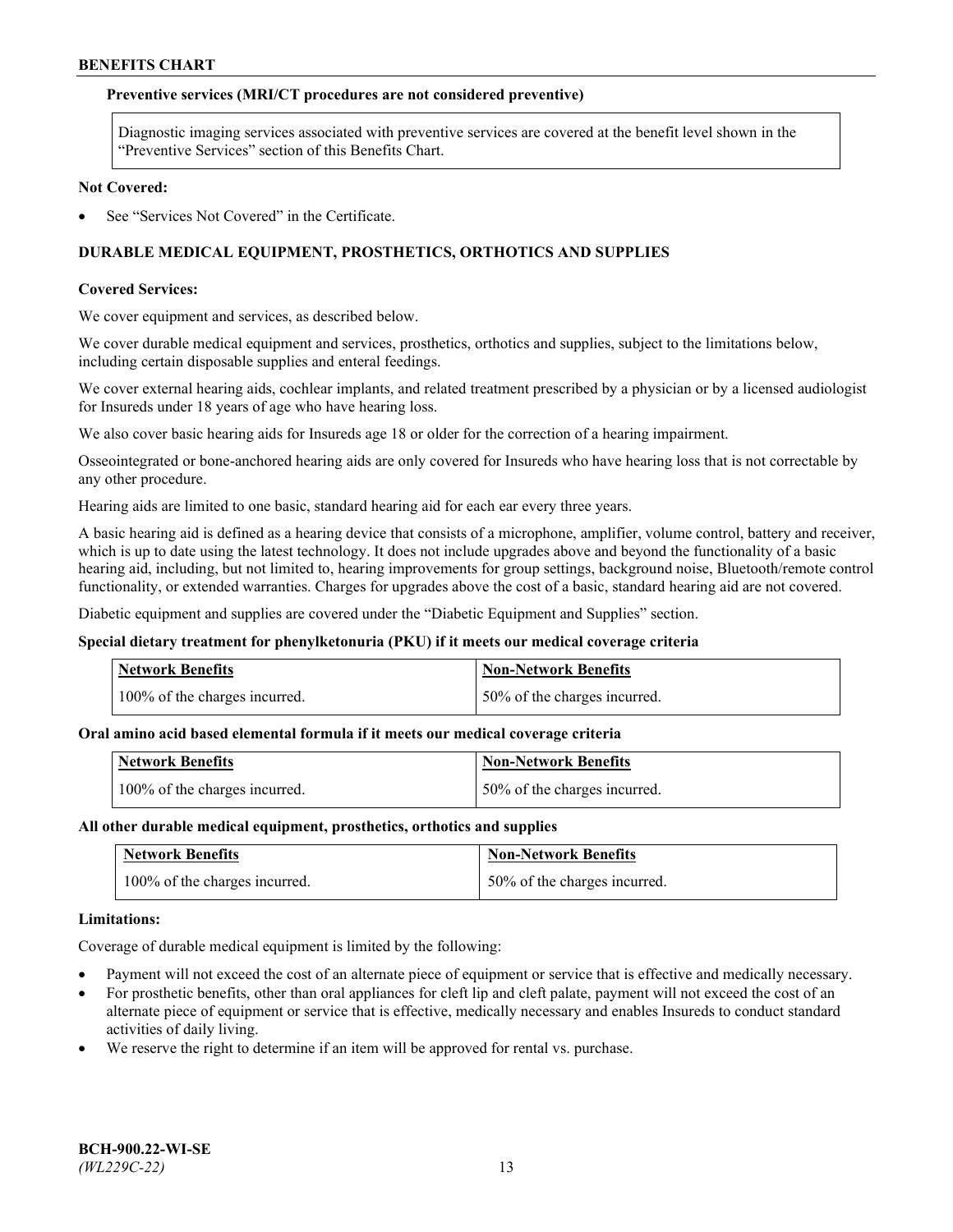- Durable medical equipment and supplies must be obtained from or repaired by approved vendors.
- Covered services and supplies are based on established medical policies which are subject to periodic review and modification by the medical or dental directors. Our medical policy for diabetic supplies includes information on our required models and brands. These medical policies (medical coverage criteria) are available by calling Member Services, or logging on to your "*my*HealthPartners" account a[t healthpartners.com.](http://www.healthpartners.com/)

# **Not Covered:**

Items which are not eligible for coverage include, but are not limited to:

- Replacement or repair of any covered items, if the items are (i) damaged or destroyed by misuse, abuse or carelessness, (ii) lost; or (iii) stolen.
- Duplicate or similar items.
- Labor and related charges for repair of any covered items which are more than the cost of replacement by an approved vendor.
- Sales tax, mailing, delivery charges, service call charges.
- Items which are primarily educational in nature or for hygiene, vocation, comfort, convenience or recreation.
- Communication aids or devices: equipment to create, replace or augment communication abilities including, but not limited to, speech processors, receivers, communication boards, or computer or electronic assisted communication.
- Implantable and osseointegrated or bone-anchored hearing aids and their fitting, except as specifically described in this Benefits Chart. This exclusion does not apply to cochlear implants.
- Eyeglasses, contact lenses and their fitting, measurement and adjustment, except as specifically described in this Benefits Chart.
- Hair prostheses (wigs).
- Household equipment which primarily has customary uses other than medical, such as, but not limited to, exercise cycles, air purifiers, central or unit air conditioners, water purifiers, non-allergenic pillows, mattresses or waterbeds.
- Household fixtures including, but not limited to, escalators or elevators, ramps, swimming pools and saunas.
- Modifications to the structure of the home including, but not limited to, wiring, plumbing or charges for installation of equipment.
- Vehicle, car or van modifications including, but not limited to, hand brakes, hydraulic lifts and car carrier.
- Rental equipment while owned equipment is being repaired by non-contracted vendors, beyond one month rental of medically necessary equipment.
- Other equipment and supplies, including but not limited to assistive devices, that we determine are not eligible for coverage.
- See "Services Not Covered" in the Certificate.

# **EMERGENCY AND URGENTLY NEEDED CARE SERVICES**

## **Covered Services:**

We cover services for emergency care and urgently needed care if the services are otherwise eligible for coverage under the Certificate.

**Urgently needed care.** These are services to treat an unforeseen illness or injury that:

- are required in order to prevent a serious deterioration in your health; and
- cannot be delayed until the next available clinic or office hours.

| <b>Network Benefits</b>       | <b>Non-Network Benefits</b> |
|-------------------------------|-----------------------------|
| 100% of the charges incurred. | See Network Benefits.       |

**Emergency care.** These are services to treat:

- the sudden, unexpected onset of illness or injury which, if left untreated or unattended until the next available clinic or office hours, would result in hospitalization; or
- a condition requiring professional health services immediately necessary to preserve life or stabilize health.

Emergency care includes emergency services as defined in Division BB, Title I, Section 102 of the Consolidated Appropriations Act of 2021.

When reviewing claims for coverage of emergency services, our medical director will take into consideration a reasonable layperson's belief that the circumstances required immediate medical care that could not wait until the next working day or next available clinic appointment.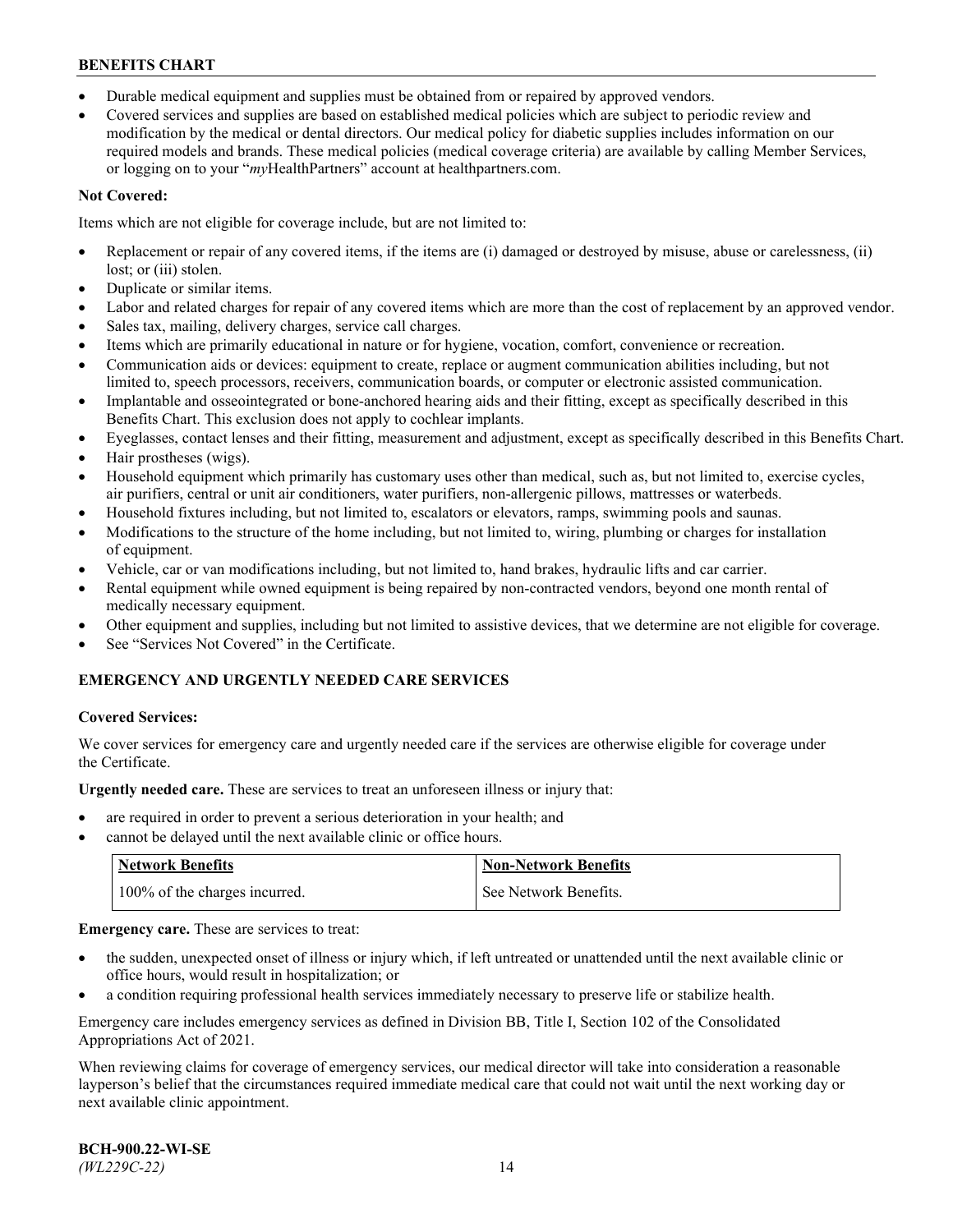### **Emergency care in a hospital emergency room, including professional services of a physician**

| <b>Network Benefits</b>       | <b>Non-Network Benefits</b> |
|-------------------------------|-----------------------------|
| 100% of the charges incurred. | See Network Benefits.       |

#### **Inpatient emergency care in a hospital**

| <b>Network Benefits</b>       | <b>Non-Network Benefits</b> |
|-------------------------------|-----------------------------|
| 100% of the charges incurred. | See Network Benefits.       |

### **Not Covered:**

• See "Services Not Covered" in the Certificate.

# **GENE THERAPY**

## **Covered Services:**

We cover gene therapy treatment if it meets our medical coverage criteria.

| <b>Network Benefits</b>                                                                                                                                                                                 | <b>Non-Network Benefits</b> |
|---------------------------------------------------------------------------------------------------------------------------------------------------------------------------------------------------------|-----------------------------|
| Coverage level is same as corresponding Network<br>Benefits, depending on type of service provided such as<br>Office Visits for Illness or Injury, Inpatient or<br><b>Outpatient Hospital Services.</b> | No coverage.                |

### **Limitations:**

- Gene therapy must be provided by a designated provider.
- Specific types of gene therapy are limited to therapies and conditions specified in our medical coverage criteria.

## **Not Covered:**

See "Services Not Covered" in the Certificate.

# **HEALTH EDUCATION**

## **Covered Services:**

We cover education for preventive services and education for the management of chronic health problems (such as diabetes).

| <b>Network Benefits</b>                                     | <b>Non-Network Benefits</b>  |
|-------------------------------------------------------------|------------------------------|
| 100% of the charges incurred.<br>Deductible does not apply. | 50% of the charges incurred. |

#### **Not Covered:**

See "Services Not Covered" in the Certificate.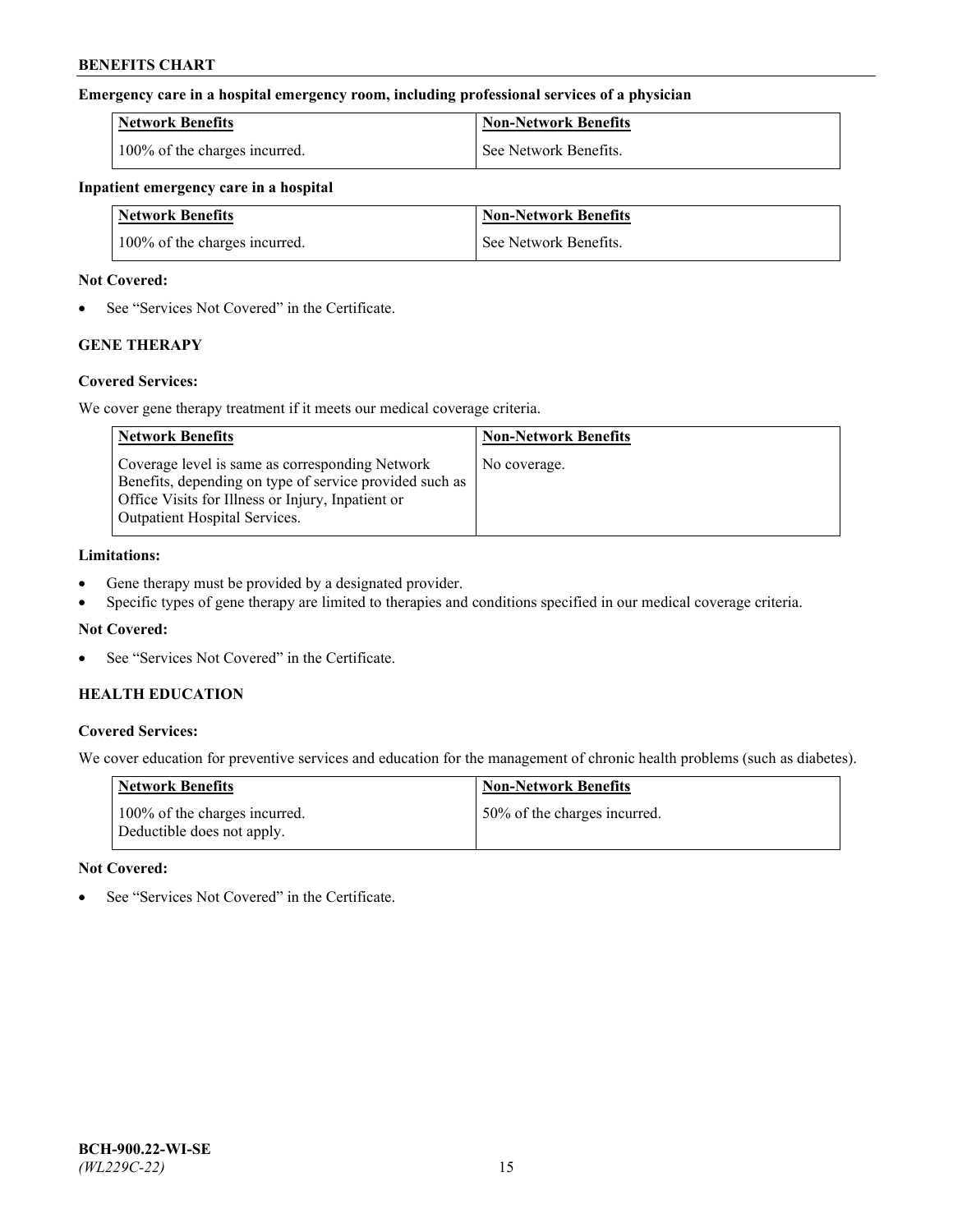# **HOME-BASED COMPREHENSIVE HEALTH RISK ASSESSMENT**

#### **Covered Services:**

If you meet our criteria for coverage, you may qualify for our home-based comprehensive health risk assessment program. The program covers a health assessment with a designated nurse practitioner.

| Network Benefits                                            | <b>Non-Network Benefits</b> |
|-------------------------------------------------------------|-----------------------------|
| 100% of the charges incurred.<br>Deductible does not apply. | No coverage.                |

### **Not Covered:**

See "Services Not Covered" in the Certificate.

# **HOME HEALTH SERVICES**

### **Covered Services:**

We cover skilled nursing services, physical therapy, occupational therapy, speech therapy, respiratory therapy and other therapeutic services, non-routine prenatal and postnatal services, routine postnatal well child visits as described in our medical coverage criteria, phototherapy services for newborns, home health aide services and other eligible home health services when provided in your home, if you are homebound (i.e., unable to leave home without considerable effort due to a medical condition). Lack of transportation does not constitute homebound status. For phototherapy services for newborns and high risk prenatal services, supplies and equipment are included.

We cover total parenteral nutrition/intravenous ("TPN/IV") therapy, equipment, supplies and drugs in connection with IV therapy. IV line care kits are covered under Durable Medical Equipment.

We cover palliative care benefits. Palliative care includes symptom management, education and establishing goals of care. We waive the requirement that you be homebound for a limited number of home visits for palliative care (as shown in this Benefits Chart), if you have a life-threatening, non-curable condition which has a prognosis of survival of two years or less. Additional palliative care visits are eligible under the home health services benefit if you are homebound and meet all other requirements defined in this section.

You do not need to be homebound to receive total parenteral nutrition/intravenous ("TPN/IV") therapy.

Home health services are eligible and covered only when:

- medically necessary; and
- provided as rehabilitative care, terminal care or maternity care; and
- ordered by a physician, and included in the written home care plan.

### **Physical therapy, occupational therapy, speech therapy, respiratory therapy, home health aide services and palliative care**

| Network Benefits              | <b>Non-Network Benefits</b>  |
|-------------------------------|------------------------------|
| 100% of the charges incurred. | 50% of the charges incurred. |

**TPN/IV therapy, skilled nursing services, non-routine prenatal/postnatal services, and phototherapy**

| Network Benefits              | Non-Network Benefits         |
|-------------------------------|------------------------------|
| 100% of the charges incurred. | 50% of the charges incurred. |

Each 24-hour visit (or shifts up to 24-hour visits) equals one visit and counts toward the Maximum visits for all other services shown below. Any visit that lasts less than 24 hours regardless of the length of the visit, will count as one visit toward the Maximum visits for all other services shown below. All visits must be medically necessary and benefit eligible.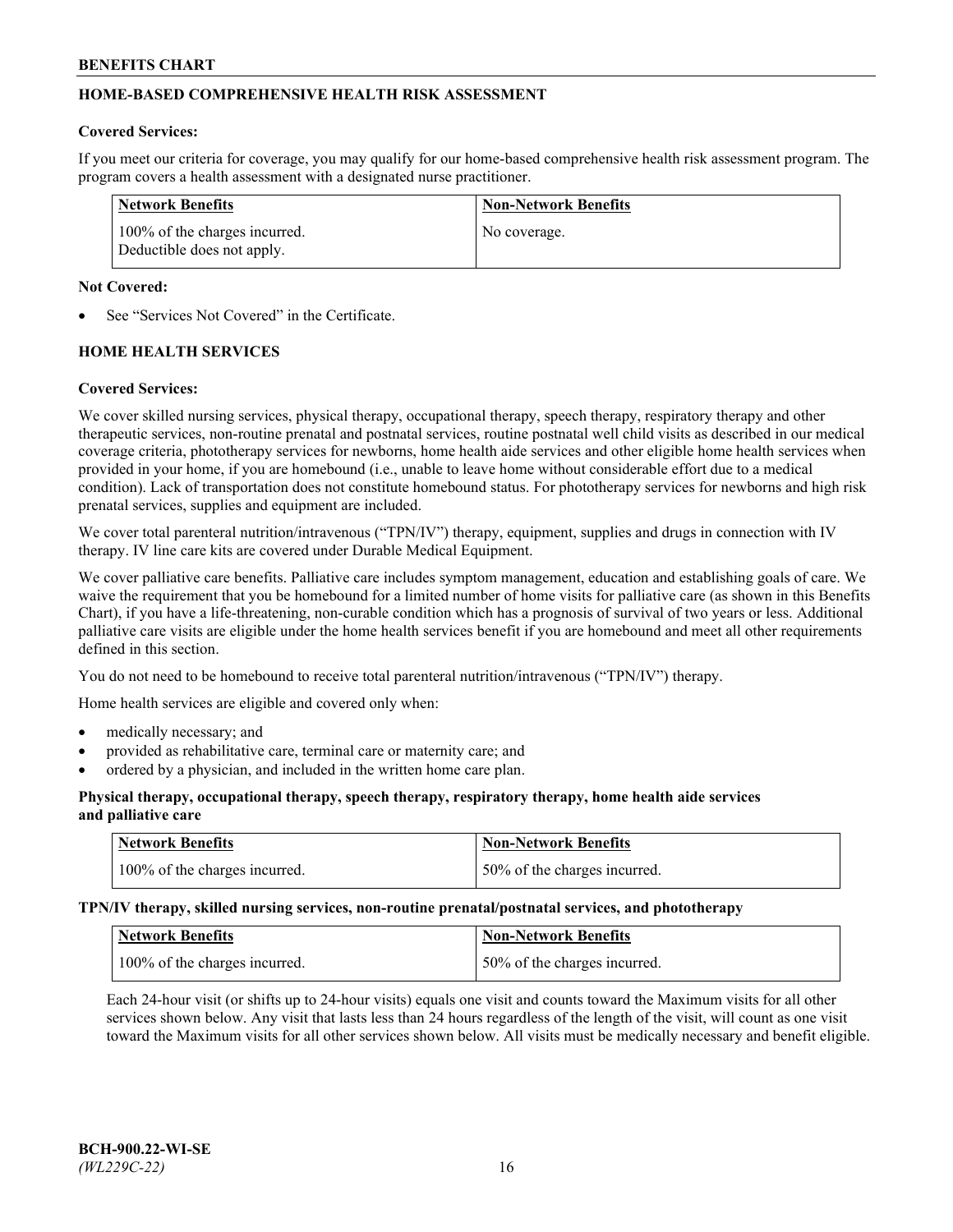## **Routine postnatal well child visit**

| <b>Network Benefits</b>                                     | <b>Non-Network Benefits</b>  |
|-------------------------------------------------------------|------------------------------|
| 100% of the charges incurred.<br>Deductible does not apply. | 50% of the charges incurred. |

#### **Maximum visits for palliative care**

If you are eligible to receive palliative care in the home and you are not homebound, there is a maximum of 12 visits per calendar year.

### **Maximum visits for all services other than palliative care**

| <b>Network Benefits</b>      | <b>Non-Network Benefits</b>  |
|------------------------------|------------------------------|
| 60 visits per calendar year. | 30 visits per calendar year. |

Each visit provided under the Network Benefits and Non-Network Benefits counts toward the maximums shown under both Maximum visits sections. The routine postnatal well child visits do not count toward the visit limit.

#### **Limitations:**

- Home health services are not provided as a substitute for a primary caregiver in the home or as relief (respite) for a primary caregiver in the home. We will not reimburse family members or residents in your home for the above services.
- A service shall not be considered a skilled nursing service merely because it is performed by, or under the direct supervision of, a licensed nurse. Where a service (such as tracheotomy suctioning or ventilator monitoring) or like services, can be safely and effectively performed by a non-medical person (or self-administered), without the direct supervision of a licensed nurse, the service shall not be regarded as a skilled nursing service, whether or not a skilled nurse actually provides the service. The unavailability of a competent person to provide a non-skilled service shall not make it a skilled service when a skilled nurse provides it. Only the skilled nursing component of so-called "blended" services (i.e. services which include skilled and non-skilled components) are covered under this Benefits Chart.

#### **Not Covered:**

- Financial or legal counseling services.
- Housekeeping or meal services in your home.
- Private duty nursing services.
- Services provided by a family member or enrollee, or a resident in the enrollee's home.
- Vocational rehabilitation and recreational or educational therapy. Recreation therapy is therapy provided solely for the purpose of recreation, including, but not limited to: (a) requests for physical therapy or occupational therapy to improve athletic ability, and (b) braces or guards to prevent sports injuries.
- See "Services Not Covered" in the Certificate.

# **HOME HOSPICE SERVICES**

#### **Applicable Definitions:**

**Part-time.** This is up to two hours of service per day, more than two hours is considered continuous care.

**Continuous Care.** This is from two to twelve hours of service per day provided by a registered nurse, licensed practical nurse, or home health aide, during a period of crisis in order to maintain a terminally ill patient at home.

**Appropriate Facility.** This is a nursing home, hospice residence, or other inpatient facility.

**Custodial Care Related to Hospice Services.** This means providing assistance in the activities of daily living and the care needed by a terminally ill patient which can be provided by primary caregiver (i.e., family member or friend) who is responsible for the patient's home care.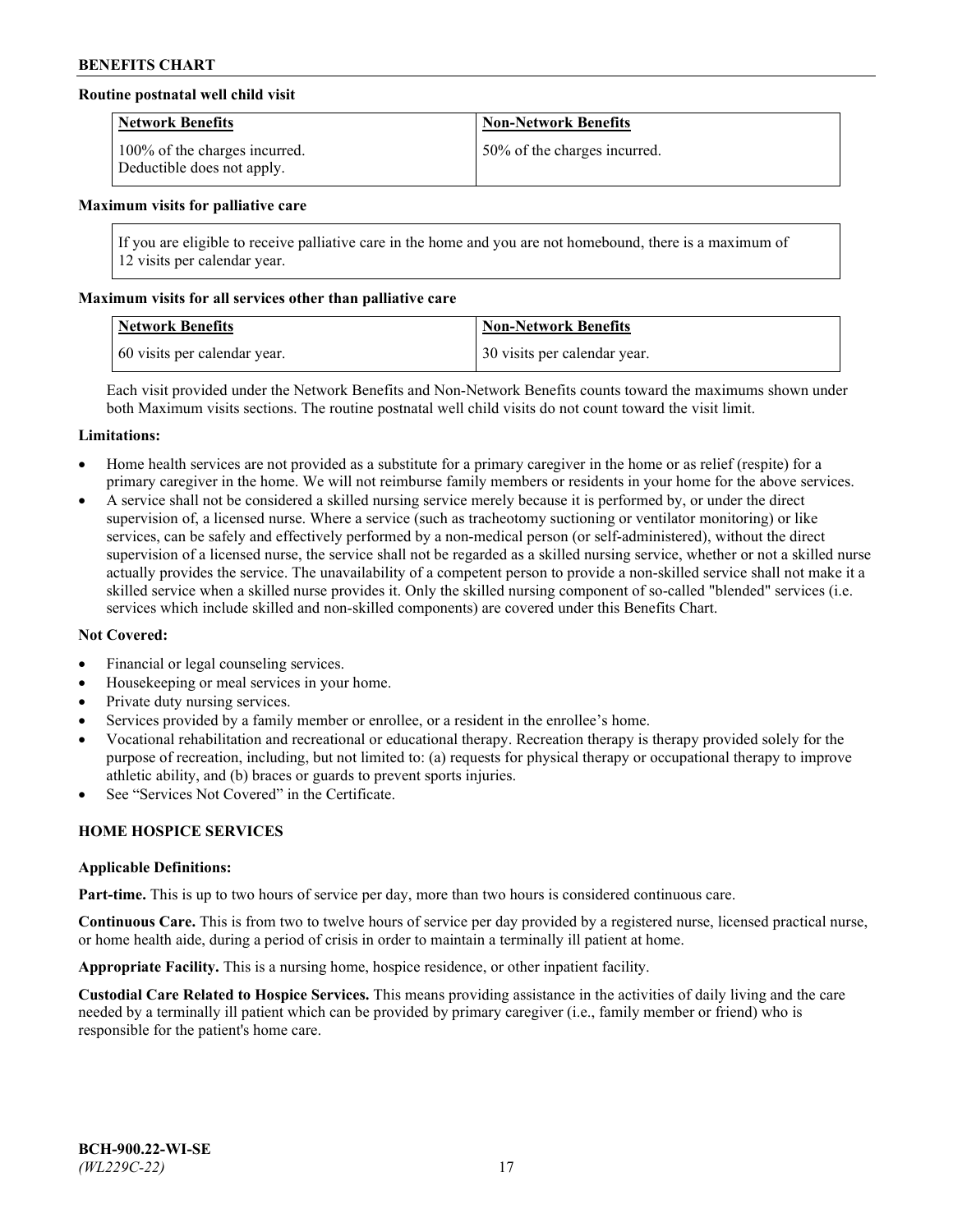### **Covered Services:**

**Home hospice program.** We cover the services described below if you are terminally ill and accepted as a home hospice program participant. You must meet the eligibility requirements of the program, and elect to receive services through the home hospice program. The services will be provided in your home, with inpatient care available when medically necessary as described below. If you elect to receive hospice services, you do so in lieu of curative treatment for your terminal illness for the period you are enrolled in the home hospice program.

**Eligibility:** In order to be eligible to be enrolled in the home hospice program, you must: (1) be a terminally ill patient (prognosis of six months or less); (2) have chosen a palliative treatment focus (i.e., emphasizing comfort and supportive services rather than treatment attempting to cure the disease or condition); and (3) continue to meet the terminally ill prognosis as reviewed by our medical director or his or her designee over the course of care. You may withdraw from the home hospice program at any time.

**Eligible services:** Hospice services include the following services provided in accordance with an approved hospice treatment plan.

- Home health services:
	- o Part-time care provided in your home by an interdisciplinary hospice team (which may include a physician, nurse, social worker, and spiritual counselor) and medically necessary home health services are covered.
	- o One or more periods of continuous care in your home or in a setting which provides day care for pain or symptom management, when medically necessary, will be covered.
- Inpatient services: We cover medically necessary inpatient services.
- Other services:
	- o Respite care is covered for care in your home or in an appropriate facility, to give your primary caregivers (i.e., family members or friends) rest and/or relief when necessary in order to maintain a terminally ill patient at home.
	- o Medically necessary medications for pain and symptom management.
	- o Semi-electric hospital beds and other durable medical equipment are covered.
	- Emergency and non-emergency care is covered.

| Network Benefits              | <b>Non-Network Benefits</b>  |
|-------------------------------|------------------------------|
| 100% of the charges incurred. | 50% of the charges incurred. |

Respite care is limited to 5 days per episode, and respite care and continuous care combined are limited to 30 days.

### **Not Covered:**

- Financial or legal counseling services.
- Housekeeping or meal services in your home.
- Custodial or maintenance care related to hospice services, whether provided in the home or in a nursing home.
- Any service not specifically described as covered services under this home hospice services benefits.
- Any services provided by members of your family or residents in your home.
- See "Services Not Covered" in the Certificate.

## **HOSPITAL AND SKILLED NURSING FACILITY SERVICES**

#### **Covered Services:**

We cover services as described below.

#### **Medical or surgical hospital services**

**Inpatient hospital services:** We cover the following medical or surgical services, for the treatment of acute illness or injury, which require the level of care only provided in an acute care facility. These services must be authorized by a physician.

Inpatient hospital services include: room and board; the use of operating or maternity delivery rooms; intensive care facilities; newborn nursery facilities; general nursing care, anesthesia, laboratory and diagnostic imaging services, radiation therapy, physical therapy, prescription drugs or other medications administered during treatment, blood and blood products (unless replaced), and blood derivatives, and other diagnostic or treatment related hospital services; physician and other professional medical and surgical services provided while in the hospital, including gender confirmation surgery that meets medical coverage criteria.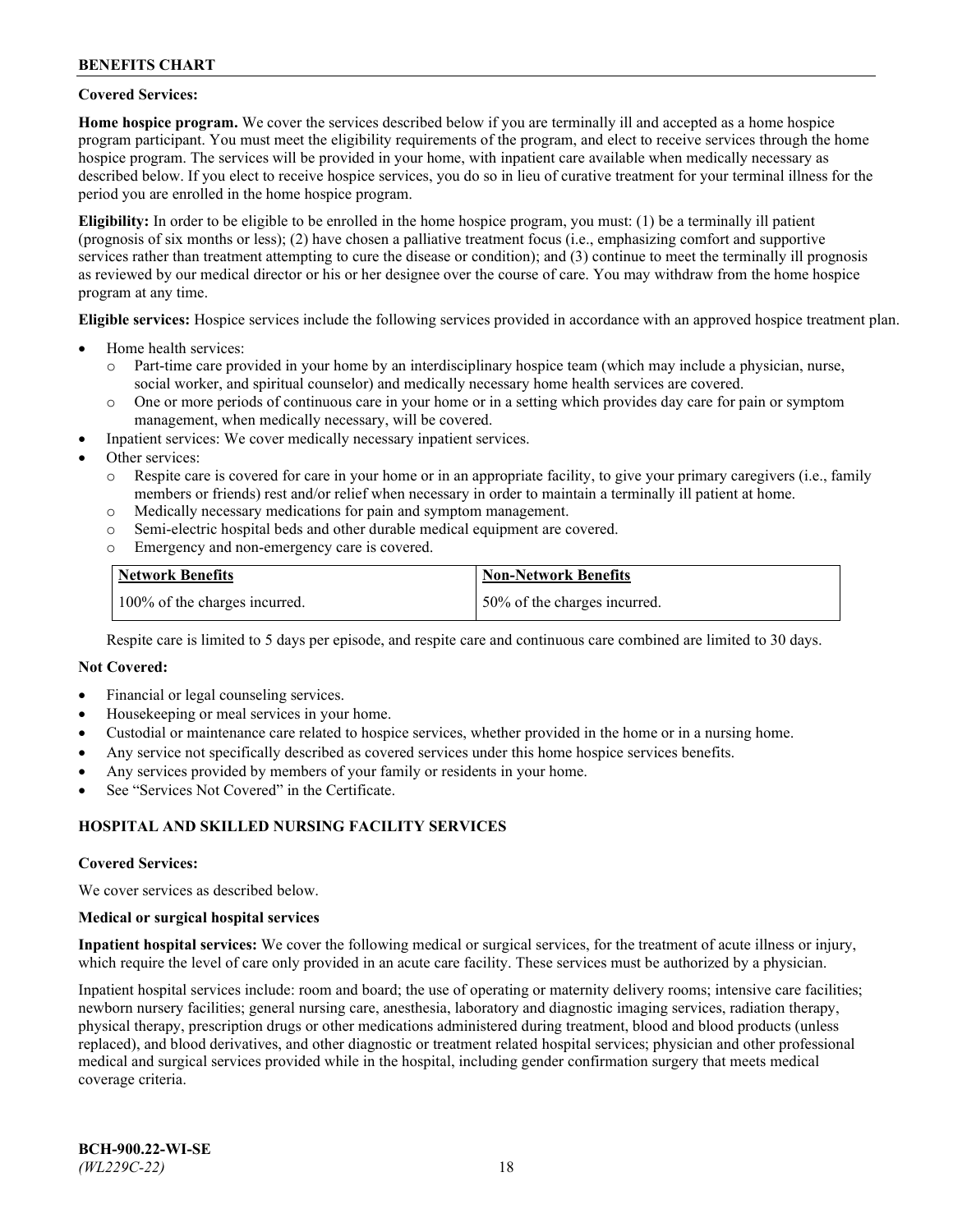We cover, following a vaginal delivery, a minimum of 48 hours of inpatient care for the mother and newborn child. We cover, following a caesarean section delivery, a minimum of 96 hours of inpatient care for the mother and newborn child.

Group health plans and health insurance issuers generally may not, under Federal law, restrict benefits for any hospital length of stay in connection with childbirth for the mother of newborn child to less than 48 hours following a vaginal delivery, or less than 96 hours following a caesarean section. However, Federal law generally does not prohibit the mother's or newborn's attending provider, after consulting with the mother, from discharging the mother or her newborn earlier than 48 hours (or 96 hours as applicable). In any case plans and issuers may not, under Federal law, require that a provider obtain authorization from the plan or the insurance issuer for prescribing a length of stay not in excess of 48 hours (or 96 hours).

| <b>Network Benefits</b>       | <b>Non-Network Benefits</b>  |
|-------------------------------|------------------------------|
| 100% of the charges incurred. | 50% of the charges incurred. |

Each Insured's admission or confinement, including that of a newborn child, is separate and distinct from the admission or confinement of any other Insured.

**Outpatient hospital, ambulatory care or surgical facility services:** We cover the following medical and surgical services, for diagnosis or treatment of illness or injury on an outpatient basis. These services must be authorized by a physician.

Outpatient services include: use of operating rooms, maternity delivery rooms or other outpatient departments, rooms or facilities; and the following outpatient services: general nursing care, anesthesia, laboratory and diagnostic imaging services, radiation therapy, physical therapy, drugs administered during treatment, blood and blood products (unless replaced), and blood derivatives, and other diagnostic or treatment related outpatient services; physician and other professional medical and surgical services provided while an outpatient, including colonoscopies (starting at age 50, or under age 50 for people at high risk of colorectal cancer), and gender confirmation surgery that meets medical coverage criteria.

For Network Benefits, non-emergent, scheduled outpatient Magnetic Resonance Imaging (MRI) and Computed Tomography (CT) must be provided at a designated facility. Your physician or facility will obtain or verify prior authorization for these services, as needed.

To see the benefit level for diagnostic imaging services, laboratory services and physical therapy, see benefits under Diagnostic Imaging Services, Laboratory Services and Physical Therapy in this Benefits Chart.

| <b>Network Benefits</b>       | <b>Non-Network Benefits</b>  |
|-------------------------------|------------------------------|
| 100% of the charges incurred. | 50% of the charges incurred. |

## **Skilled nursing facility care:**

We cover room and board, daily skilled nursing and related ancillary services for post-acute treatment and rehabilitative care of illness or injury that meets medical coverage criteria. Rehabilitation services are limited to services where significant measurable progress is expected to occur within a reasonable period of time.

| Network Benefits                             | <b>Non-Network Benefits</b>                  |
|----------------------------------------------|----------------------------------------------|
| 100% of the charges incurred.                | 50% of the charges incurred.                 |
| Limited to a 30-day maximum per confinement. | Limited to a 30-day maximum per confinement. |

Each day of services provided under the Network Benefits and Non-Network Benefits, combined, applies toward the maximum shown above.

## **Not Covered:**

- Services for items for personal convenience, such as television rental, are not covered.
- See "Services Not Covered" in the Certificate.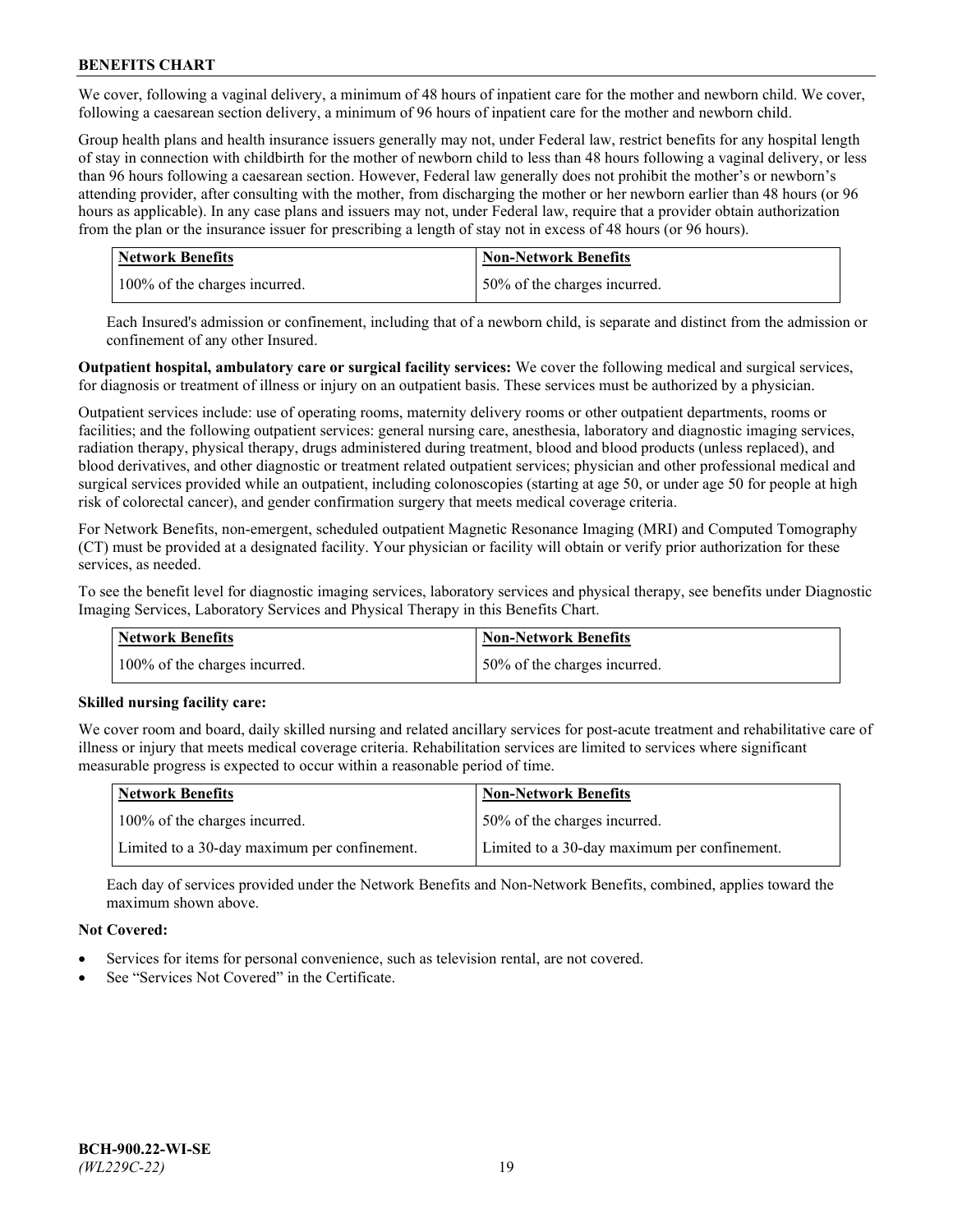# **INFERTILITY DIAGNOSIS**

# **Covered Services:**

We cover the diagnosis of infertility. These services include diagnostic procedures and tests provided in connection with an infertility evaluation, office visits and consultations to diagnose infertility.

| <b>Network Benefits</b>       | <b>Non-Network Benefits</b>  |
|-------------------------------|------------------------------|
| 100% of the charges incurred. | 50% of the charges incurred. |

Coverage is limited to office visits and consultations to diagnose infertility. Treatment is not covered.

# **Not Covered:**

- Infertility/fertility treatment, including, but not limited to, office visits, laboratory services, diagnostic imaging services and fertility drugs; reversal of sterilization; and sperm, ova or embryo acquisition, retrieval or storage; however, we cover office visits and consultations to diagnose infertility.
- Services related to the establishment of surrogate pregnancy and fees for a surrogate. However, pregnancy and maternity services are covered for an Insured under this Benefits Chart, including a surrogate pregnancy.
- See "Services Not Covered" in the Certificate

# **LABORATORY SERVICES**

## **Covered Services:**

We cover laboratory tests when ordered by a provider and provided in a clinic or outpatient hospital facility. This includes blood tests to detect lead exposure in children between the ages of 6 months and 72 months.

To see the benefit level for inpatient hospital or skilled nursing facility services, see benefits under "Inpatient Hospital and Skilled Nursing Facility Services" in this Benefits Chart.

# **Prostate-specific antigen (PSA) testing**

| <b>Network Benefits</b>       | <b>Non-Network Benefits</b>  |
|-------------------------------|------------------------------|
| 100% of the charges incurred. | 50% of the charges incurred. |

## **All other laboratory services**

**Services for illness or injury**

| <b>Network Benefits</b>       | 'Non-Network Benefits        |
|-------------------------------|------------------------------|
| 100% of the charges incurred. | 50% of the charges incurred. |

## **Preventive services**

Laboratory services associated with preventive services are covered at the benefit level shown in the "Preventive Services" section of this Benefits Chart.

## **Not Covered:**

See "Services Not Covered" in the Certificate.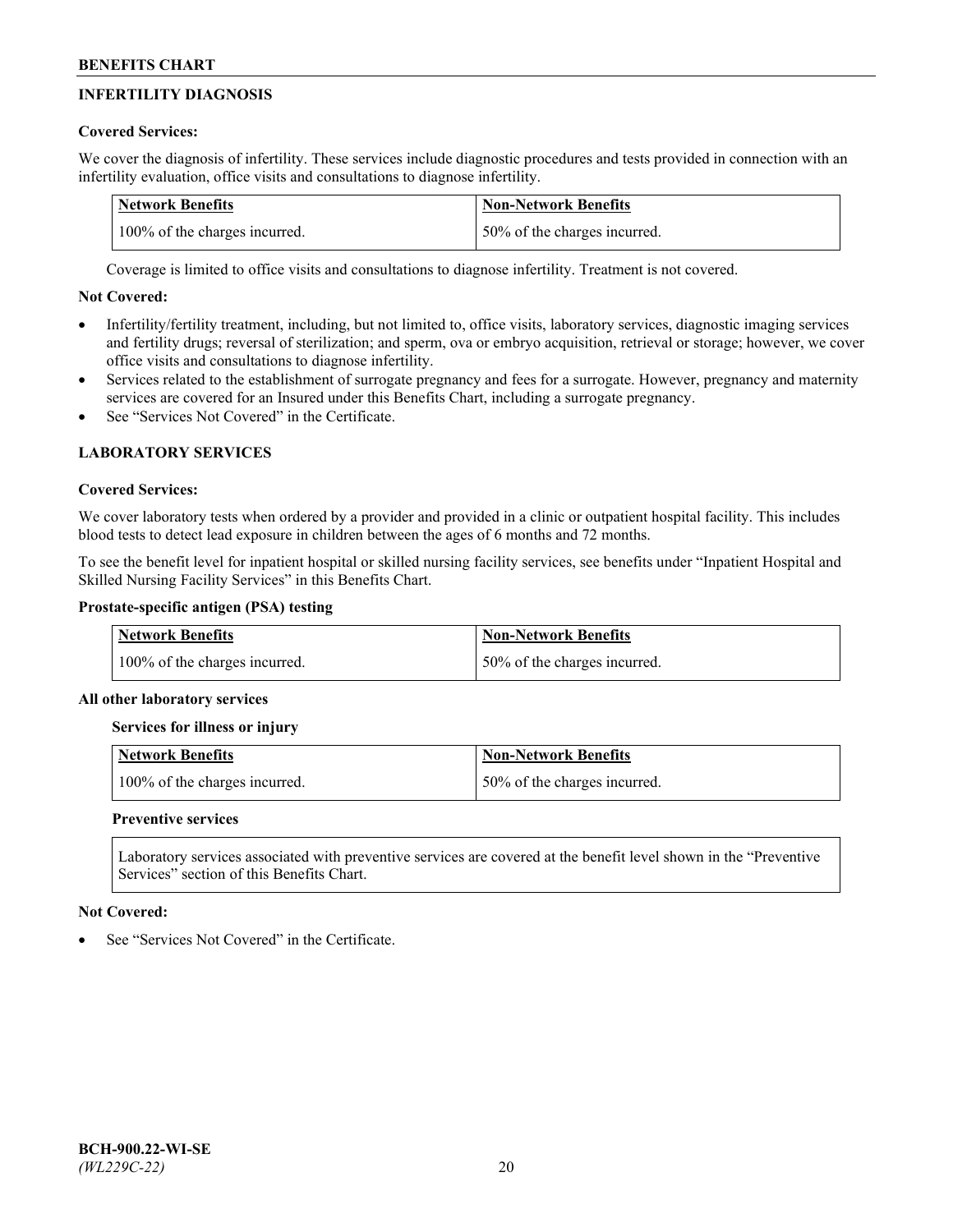# **MASTECTOMY RECONSTRUCTION BENEFIT**

## **Covered Services:**

We cover reconstruction of the breast on which the mastectomy has been performed; surgery and reconstruction of the other breast to produce symmetrical appearance, and prostheses and physical complications of all stages of mastectomy, including lymphedemas.

| <b>Network Benefits</b>                               | <b>Non-Network Benefits</b>                           |
|-------------------------------------------------------|-------------------------------------------------------|
| Coverage level is same as corresponding Network       | Coverage level is same as corresponding Non-Network   |
| Benefits, depending on type of service provided, such | Benefits, depending on type of service provided, such |
| as Office Visits for Illness or Injury, Inpatient or  | as Office Visits for Illness or Injury, Inpatient or  |
| Outpatient Hospital Services.                         | Outpatient Hospital Services.                         |

### **Not Covered:**

See "Services Not Covered" in the Certificate.

# **MEDICATION THERAPY DISEASE MANAGEMENT PROGRAM**

## **Covered Services:**

If you meet our criteria for coverage, you may qualify for our Medication Therapy Disease Management Program.

The program covers consultations with a designated Network pharmacist.

Covered services are based on established medical policies, which are subject to periodic review and modification by the medical directors. These medical policies (medical coverage criteria) are available by calling Member Services, or logging on to your "*my*HealthPartners" account at [healthpartners.com.](http://www.healthpartners.com/)

| Network Benefits                                            | <b>Non-Network Benefits</b> |
|-------------------------------------------------------------|-----------------------------|
| 100% of the charges incurred.<br>Deductible does not apply. | No coverage.                |

### **Not Covered:**

See "Services Not Covered" in the Certificate.

## **OFFICE VISITS FOR ILLNESS OR INJURY**

#### **Covered Services:**

We cover the following when medically necessary: professional medical and surgical services and related supplies, including biofeedback, of physicians and other health care providers; blood and blood products (unless replaced) and blood derivatives.

We cover diagnosis and treatment of illness or injury to the eyes. Where contact or eye glass lenses are prescribed as medically necessary for the post-operative treatment of cataracts or for the treatment of aphakia, acute or chronic corneal pathology, or keratoconus, we cover the initial evaluation, lenses and fitting. Insureds must pay for lens replacement beyond the initial pair.

Services received via video, E-visit or telephone are covered under the "Telehealth/Telemedicine Services" section.

#### **Office visits**

| <b>Network Benefits</b>       | <b>Non-Network Benefits</b>   |
|-------------------------------|-------------------------------|
| 100% of the charges incurred. | 150% of the charges incurred. |

**Convenience clinics**

| <b>Network Benefits</b>       | <b>Non-Network Benefits</b>   |
|-------------------------------|-------------------------------|
| 100% of the charges incurred. | 150% of the charges incurred. |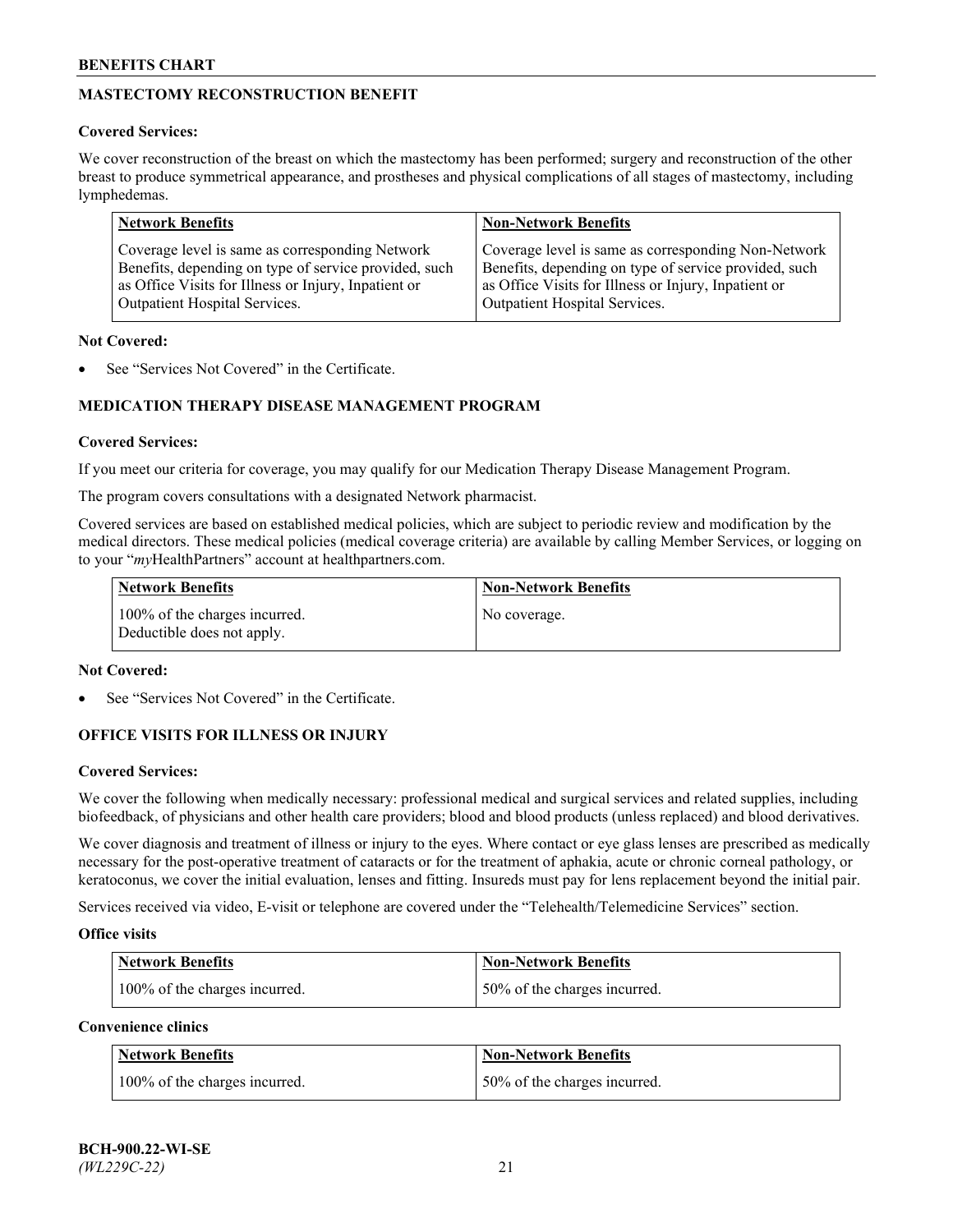### **Injections administered in a physician's office, other than immunizations**

#### **Allergy injections**

| Network Benefits              | Non-Network Benefits          |
|-------------------------------|-------------------------------|
| 100% of the charges incurred. | 150% of the charges incurred. |

#### **All other injections**

| <b>Network Benefits</b>       | <b>Non-Network Benefits</b>  |
|-------------------------------|------------------------------|
| 100% of the charges incurred. | 50% of the charges incurred. |

### **Not Covered:**

- Court ordered treatment, except as described in this Benefits Chart. Any resulting court ordered treatment for mental health services will be subject to the Certificate's requirement for medical necessity.
- See "Services Not Covered" in the Certificate.

## **PEDIATRIC EYEWEAR**

### **Covered Services:**

We cover pediatric eyewear for children.

Routine eye exams are covered under the "Preventive Services" section.

| Network Benefits              | <b>Non-Network Benefits</b> |
|-------------------------------|-----------------------------|
| 100% of the charges incurred. | No coverage.                |

### **Limitations:**

- Coverage under this provision will continue until the end of the month in which the child turns age 19.
- Limited to one of the following per calendar year:
	- o one pair of eyeglasses including one set of prescription lenses, frames from our designated eyewear collection and anti-scratch coating; or
	- o one pair of non-disposable contact lenses; or
	- o a one-year supply of disposable contact lenses.
- Contact lens fittings are limited to two per calendar year.

## **Not Covered:**

- Frames that are not included in our designated eyewear collection. However, one pair of lenses will be covered if an Insured chooses frames outside our designated eyewear collection.
- More than one pair of lenses or frames or non-disposable contacts per calendar year, regardless of the reason. This includes replacement of eyeglasses or contact lenses due to loss, breakage, theft, or change in prescription.
- Safety glasses or goggles for sports or vocational reasons.
- Upgrades including, but not limited to, UV protection and no-line multifocal lenses.
- See "Services Not Covered" in the Certificate.

## **PHYSICAL THERAPY, OCCUPATIONAL THERAPY, SPEECH THERAPY AND OTHER SPECIFIED THERAPIES**

#### **Covered Services:**

We cover the following physical therapy, occupational therapy and speech therapy services:

- Medically necessary rehabilitative care to correct the effects of illness or injury.
- Habilitative care rendered for congenital, developmental or medical conditions which have significantly limited the successful initiation of normal speech and normal motor development.

Massage therapy which is performed in conjunction with other treatment/modalities by a physical or occupational therapist is part of a prescribed treatment plan and is not billed separately is covered.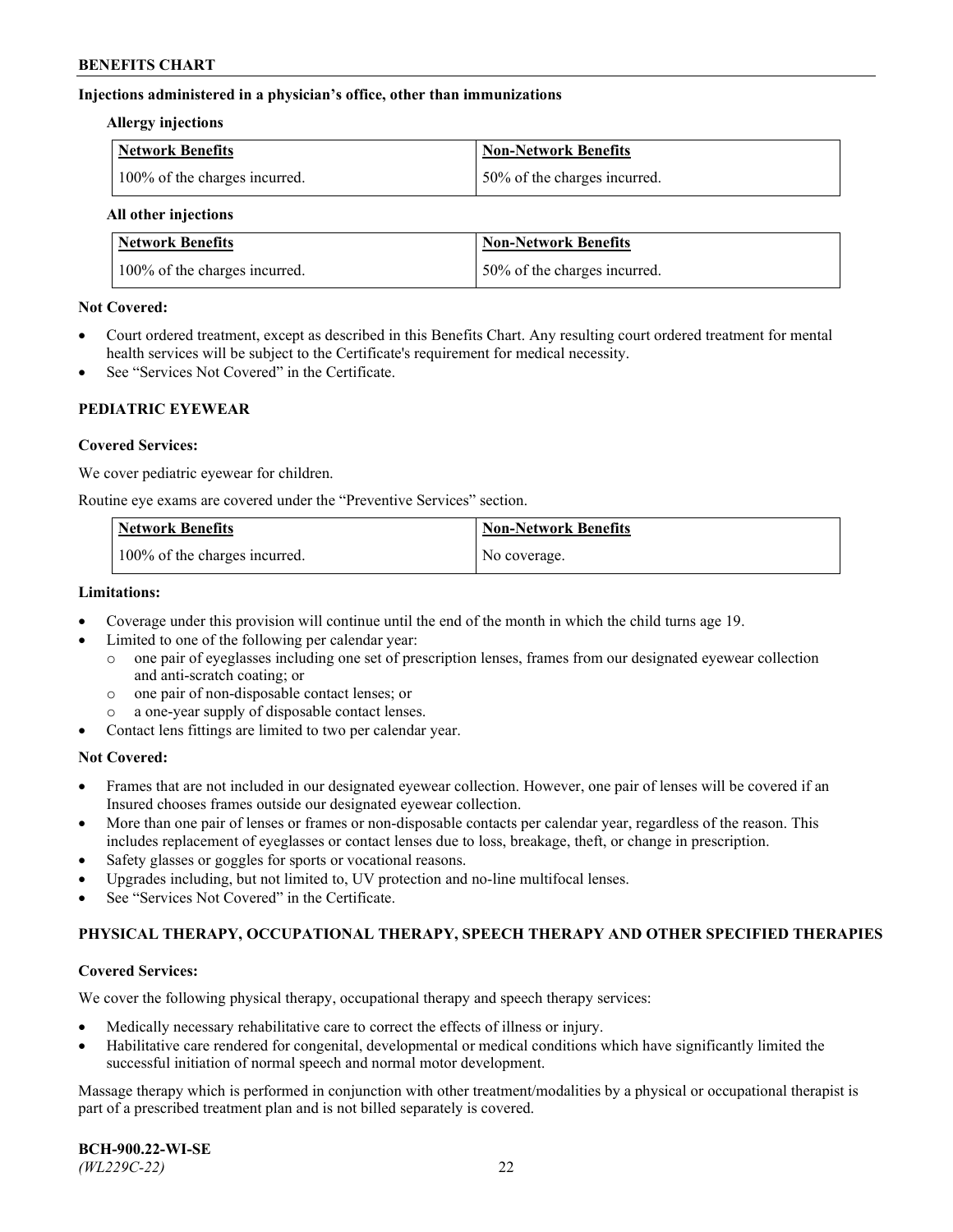We cover services provided in a clinic. To see the benefit level for inpatient hospital or skilled nursing facility services, see benefits under "Inpatient Hospital and Skilled Nursing Facility Services".

### **Rehabilitative care**

| <b>Network Benefits</b>                                                                       | <b>Non-Network Benefits</b>                                                                   |
|-----------------------------------------------------------------------------------------------|-----------------------------------------------------------------------------------------------|
| 100% of the charges incurred.                                                                 | 50% of the charges incurred.                                                                  |
| Physical, Occupational and Speech Therapy are<br>limited to 20 visits each per calendar year. | Physical, Occupational and Speech Therapy are<br>limited to 20 visits each per calendar year. |

#### **In addition to the services provided above, we cover a minimum of:**

- 20 visits per calendar year for pulmonary rehabilitation.
- 36 visits per calendar year for cardiac rehabilitation.
- 30 visits per calendar year for post-cochlear implant aural therapy.
- 20 visits per calendar year for cognitive rehabilitation.

The maximum number of visits is combined for Network Benefits and Non-Network Benefits.

### **Habilitative services**

| <b>Network Benefits</b>                                                                       | <b>Non-Network Benefits</b>                                                                   |
|-----------------------------------------------------------------------------------------------|-----------------------------------------------------------------------------------------------|
| 100% of the charges incurred.                                                                 | 50% of the charges incurred.                                                                  |
| Physical, Occupational and Speech Therapy are<br>limited to 20 visits each per calendar year. | Physical, Occupational and Speech Therapy are<br>limited to 20 visits each per calendar year. |

The maximum number of visits is combined for Network Benefits and Non-Network Benefits.

## **Not Covered:**

- Massage therapy for the purpose of comfort or convenience of the Insured.
- See "Services Not Covered" in the Certificate.

# **PRE-DIABETES DISEASE MANAGEMENT PROGRAM**

# **Covered Services:**

If you meet criteria for coverage, you may qualify for the Pre-Diabetes Disease Management Program through Omada Health. The program covers group health coaching which focuses on weight loss, exercise, behavior modification and health education at select locations determined by the plan.

| <b>Network Benefits</b>                                     | <b>Non-Network Benefits</b> |
|-------------------------------------------------------------|-----------------------------|
| 100% of the charges incurred.<br>Deductible does not apply. | Not applicable.             |

## **Not Covered:**

See "Services Not Covered" in the Certificate.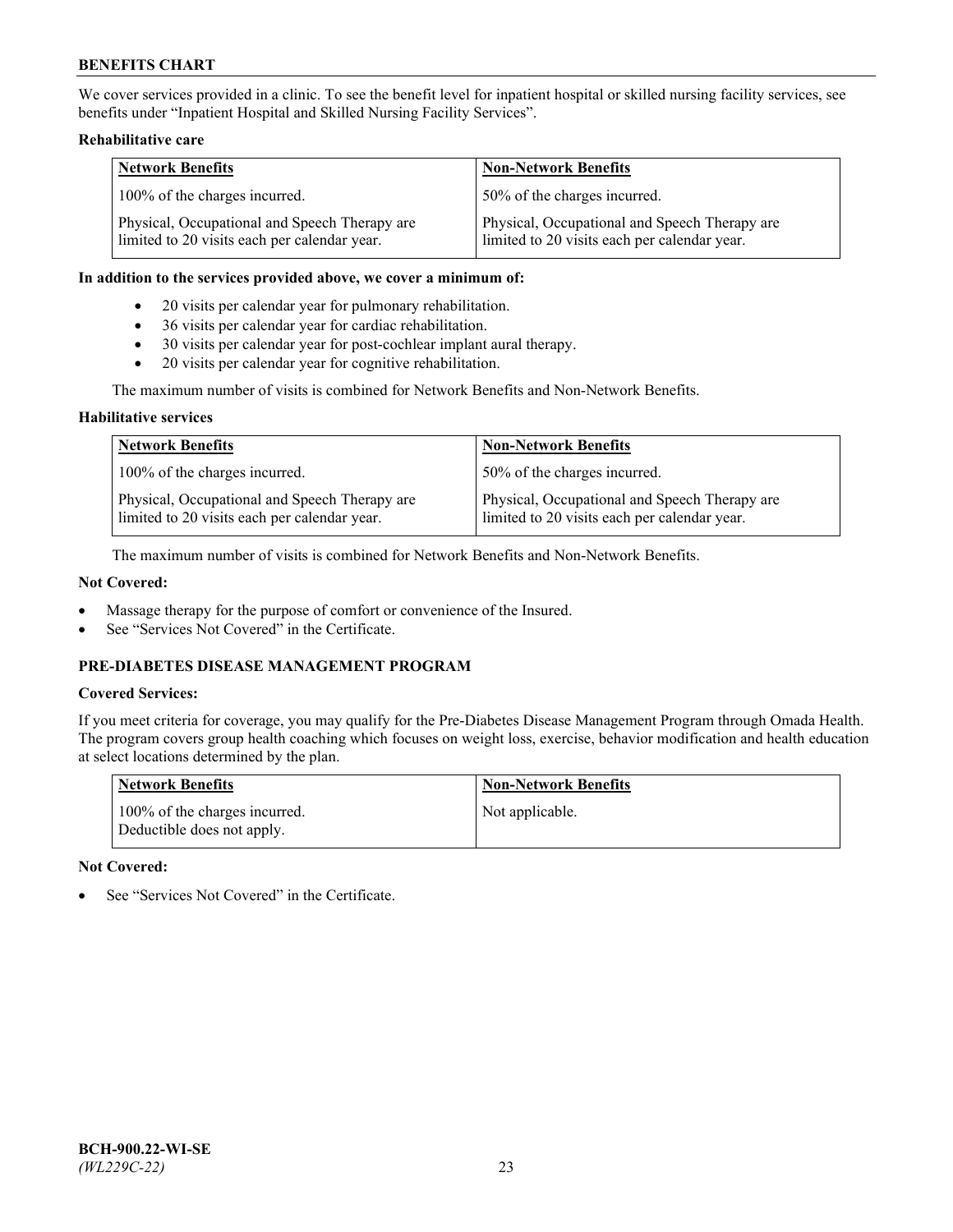# **PRESCRIPTION DRUG SERVICES**

### **Covered Services:**

We cover prescription drugs and medications that can be self-administered or are administered in a physician's office.

We will refill a prescription for eye drops covered under this Benefits Chart if the Insured requests a refill and the original prescription specified that additional quantities would be needed, providing the refill request does not exceed the quantities needed, and the following conditions are met:

- If the Insured requests a 30-day refill supply, the request must be made between 22 and 30 days of the later of (a) the original date that the prescription was distributed to the Insured or (b) the date that the most recent refill was distributed to the Insured; or
- If the Insured requests a 90-day refill supply, the request must be made between 67 and 90 days of the later of (a) the original date that the prescription was distributed to the Insured or (b) the date that the most recent refill was distributed to the Insured.

## **For Network Benefits, drugs and medications must be obtained at a Network pharmacy.**

### **For Non-Network Benefits, drugs and medications must be part of the formulary.**

### **If a copayment is required, you must pay one copayment for each 31-day supply, or portion thereof.**

### **Outpatient drugs (except as specified below)**

| <b>Network Benefits</b>                                                                                                                                      | <b>Non-Network Benefits</b>  |
|--------------------------------------------------------------------------------------------------------------------------------------------------------------|------------------------------|
| Formulary drugs are covered at 100% of the charges<br>incurred.                                                                                              | 50% of the charges incurred. |
| Formulary insulin is considered preventive and is not<br>subject to your deductible. In no event will your cost for<br>a formulary insulin drug exceed \$25. |                              |
| Non-formulary drugs are covered at 80% of the charges<br>incurred.                                                                                           |                              |

**Oral chemotherapy drugs** are included on the specialty drug list. However, you pay the applicable outpatient drug benefit. As required by Wisconsin law, you will not pay higher cost sharing (deductible, copayment or coinsurance) for orally administered chemotherapy drugs than you pay for injected or intravenously administered chemotherapy drugs.

## **Mail order drugs**

| For your convenience, you may also get up to a                                                                                                                                                        |                                                                                                                            |
|-------------------------------------------------------------------------------------------------------------------------------------------------------------------------------------------------------|----------------------------------------------------------------------------------------------------------------------------|
| 93-day supply of outpatient prescription drugs that<br>can be self-administered through the designated mail<br>order service.<br>Specialty drugs are not available through the mail<br>order service. | Mail order drugs are only available through the<br>designated mail order service.<br>See Network Mail Order Drugs Benefit. |

## **Specialty drugs that are self-administered**

| <b>Network Benefits</b>                                                                                              | <b>Non-Network Benefits</b> |
|----------------------------------------------------------------------------------------------------------------------|-----------------------------|
| 100% of the charges incurred.                                                                                        | No coverage.                |
| Specialty drugs are limited to drugs on the<br>Specialty drug list and must be obtained from a<br>designated vendor. |                             |

**Oral chemotherapy drugs** are included on the specialty drug list. However, you pay the applicable outpatient drug benefit. As required by Wisconsin law, you will not pay higher cost sharing (deductible, copayment or coinsurance) for orally administered chemotherapy drugs than you pay for injected or intravenously administered chemotherapy drugs.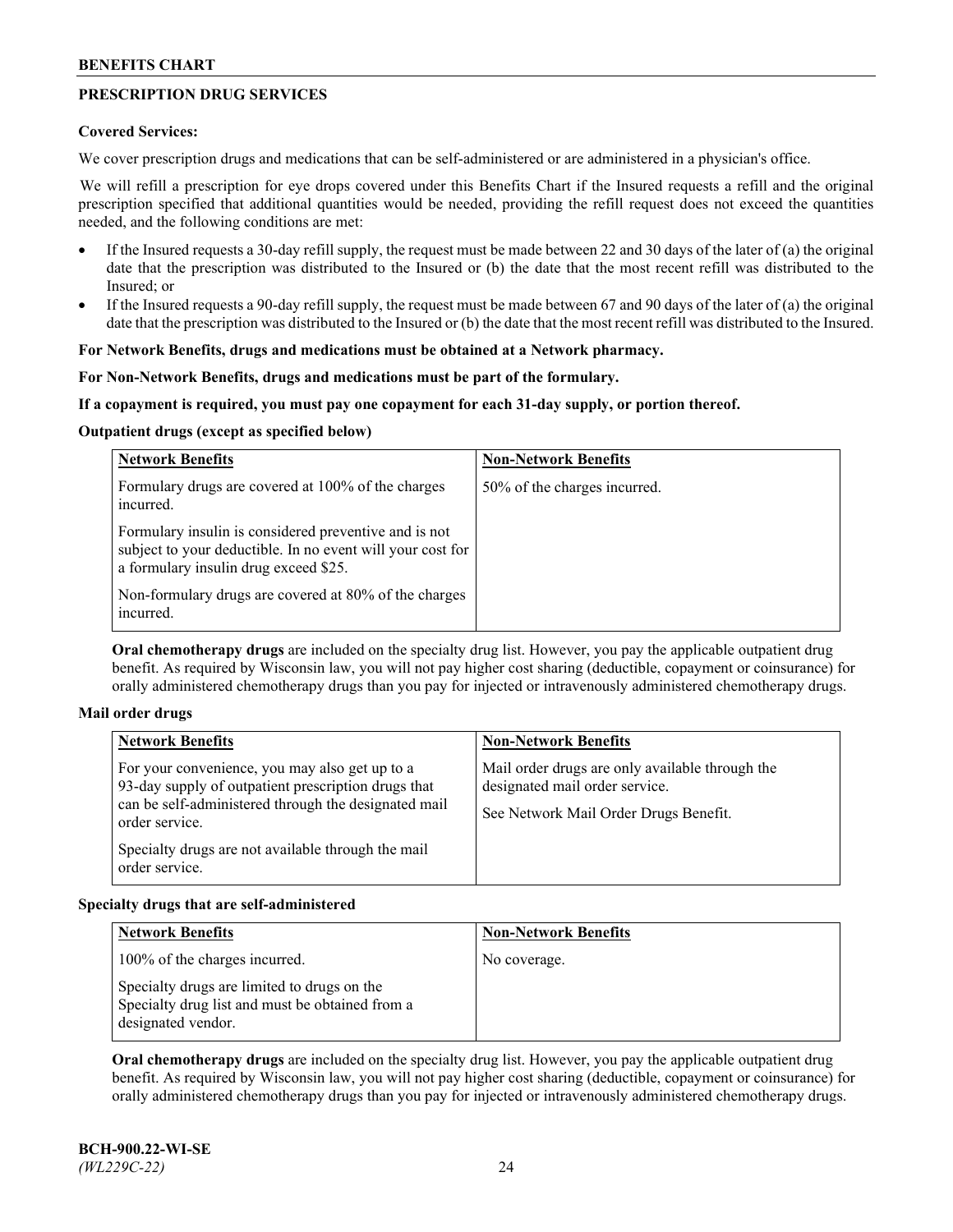**Tobacco cessation drugs.** All FDA approved tobacco cessation drugs are covered.

| <b>Network Benefits</b>                                     | <b>Non-Network Benefits</b>  |
|-------------------------------------------------------------|------------------------------|
| 100% of the charges incurred.<br>Deductible does not apply. | 50% of the charges incurred. |

# **Contraceptive drugs**

| <b>Network Benefits</b>                                                                                                                                         | <b>Non-Network Benefits</b>  |
|-----------------------------------------------------------------------------------------------------------------------------------------------------------------|------------------------------|
| 100% of the charges incurred for formulary drugs.<br>Deductible does not apply.                                                                                 | 50% of the charges incurred. |
| If a physician requests that a non-formulary<br>contraceptive drug be dispensed as written, the drug<br>will be covered at 100%, not subject to the deductible. |                              |

**ACA preventive medications.** We cover preventive medications currently recommended by USPSTF with an A or B rating if they are prescribed by your medical provider and they are listed on our Commercial ACA Preventive Drug List. Preventive medications are subject to periodic review and modification. Changes would be effective in accordance with the federal rules and reflected in our current medical coverage criteria for preventive care services.

| <b>Network Benefits</b>                                     | <b>Non-Network Benefits</b>  |
|-------------------------------------------------------------|------------------------------|
| 100% of the charges incurred.<br>Deductible does not apply. | 50% of the charges incurred. |

# **Limitations:**

- Certain drugs may require prior authorization as indicated on the formulary. HealthPartners may require prior authorization for the drug and also the site where the drug will be provided. Certain drugs are subject to our utilization review process and quantity limits.
- Certain non-formulary drugs require prior authorization. In addition, certain drugs may be subject to any quantity limits applied as part of our trial program. The trial drug program applies to new prescriptions for certain drugs which have high toxicity, low tolerance, high costs and/or high potential for waste. Trial drugs are indicated on the formulary and/or the specialty drug list. Your first fill of a trial drug may be limited to less than a month supply. If the drug is well tolerated and effective, you will receive the remainder of your first month supply.
- If an Insured requests a brand name drug when there is a generic equivalent, the brand name drug will be covered up to the charge that would apply to the generic drug, minus any required copayment. If a physician requests that a brand name drug be dispensed as written, and we determine the brand name drug is medically necessary, the drug will be paid at the nonformulary benefit.
- We may require insureds to try over-the-counter (OTC) drug alternatives before approving more costly formulary prescription drugs.
- Unless otherwise specified in the "Prescription Drug Services" section, you may receive up to a 31-day supply per prescription.
- A 93-day supply will be covered and dispensed only at pharmacies that participate in our extended day supply program.
- New prescriptions to treat certain chronic conditions are limited to a 31-day supply.
- No more than a 31-day supply of specialty drugs will be covered and dispensed at a time unless it's a manufacturer supplied drug that cannot be split that supplies the member with more than a 31-day supply.

**Not Covered:**Replacement of prescription drugs, medications, equipment and supplies due to loss, damage or theft.

- Nonprescription (over-the-counter) drugs or medications, including, but not limited to, vitamins, supplements, homeopathic remedies, and non-FDA approved drugs, unless listed on the formulary and prescribed by a physician or legally authorized health care provider under applicable state and federal law. This exclusion does not include over-thecounter contraceptives for women as allowed under the Affordable Care Act when the Insured obtains a prescription for the item. In addition, if the Insured obtains a prescription, this exclusion does not include aspirin to prevent cardiovascular disease for men and women of certain ages; folic acid supplements for women who may become pregnant; fluoride chemoprevention supplements for children without fluoride in their water source; and iron supplements for children ages 6-12 months who are at risk for anemia.
- All drugs for the treatment of sexual dysfunction.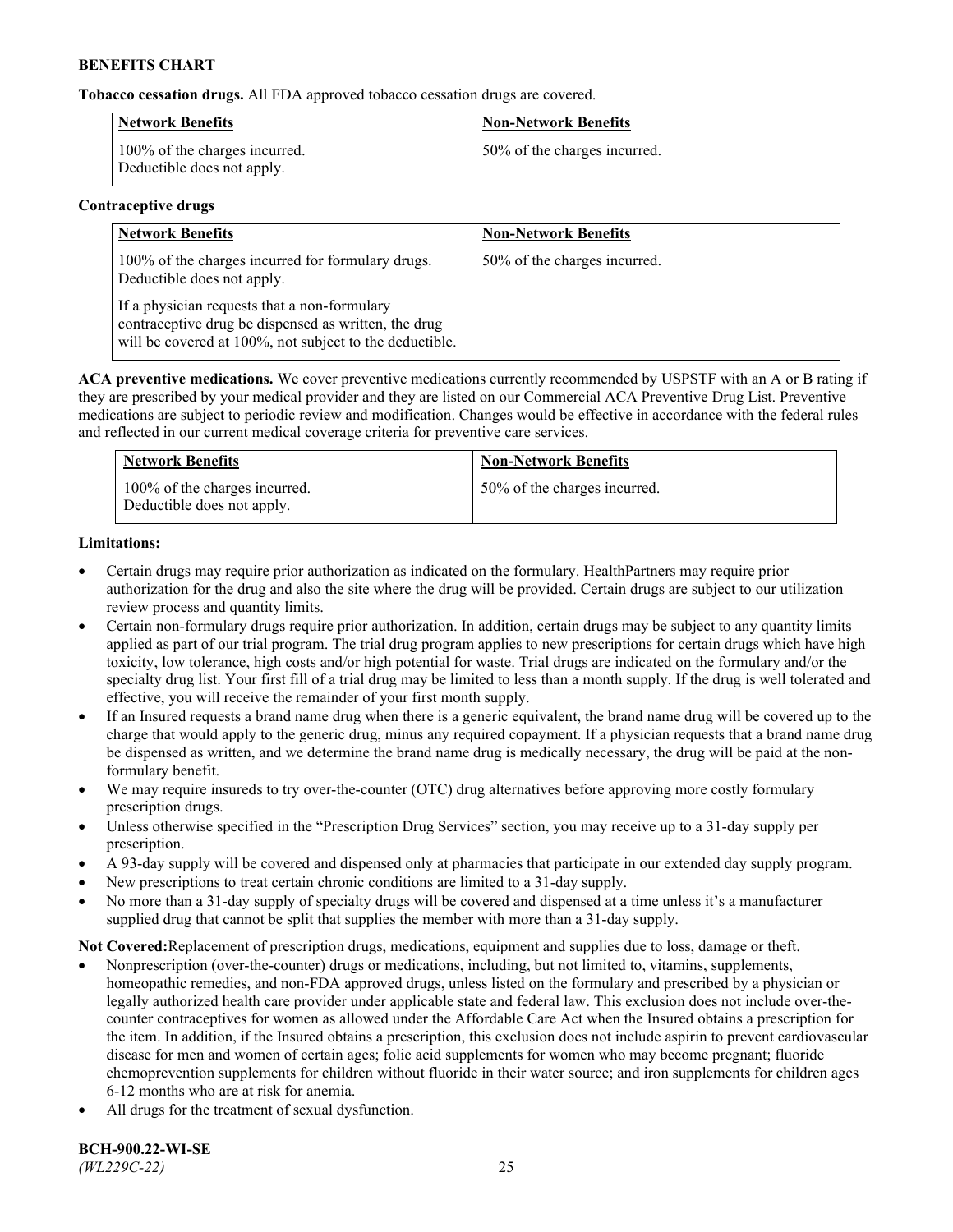- All drugs for the treatment of growth deficiency.
- Fertility drugs.
- Medical cannabis.
- Drugs on the Excluded Drug List. The Excluded Drug List includes select drugs within a therapy class that are not eligible for coverage. This includes drugs that may be excluded for certain indications. The Excluded Drug List is available at [healthpartners.com.](http://www.healthpartners.com/)
- Drugs that are newly approved by the FDA until they are reviewed and approved by HealthPartners Pharmacy and Therapeutics Committee.
- Medical devices approved by the FDA will not be covered under the "Prescription Drug Services" section unless they are on our formulary. Covered medical devices are generally submitted and reimbursed under your medical benefits.
- See "Services Not Covered" in the Certificate.

# **PREVENTIVE SERVICES**

# **Applicable Definitions:**

**Routine Preventive Services** are routine health care services that include screenings, check-ups and counseling to prevent illness, disease or other health problems before symptoms occur.

**Diagnostic Services** are services to help a provider understand your symptoms, diagnose illness and decide what treatment may be needed. They may be the same services that are listed as preventive services, but they are being used as diagnostic services. Your provider will determine if these services are preventive or diagnostic. These services are not preventive if received as part of a visit to diagnose, manage or maintain an acute or chronic medical condition, illness or injury. When that occurs, unless otherwise indicated below, standard deductibles, copayments or coinsurance apply.

# **Covered Services:**

We cover preventive services that meet any of the requirements under the Affordable Care Act (ACA) shown in the bulleted items below. These preventive services are covered at 100% under the Network Benefits with no deductible, copayments or coinsurance. (If a preventive service is not required by the ACA and it is covered at a lower benefit level, it will be specified below.) Preventive benefits mandated under the ACA are subject to periodic review and modification. Changes would be effective in accordance with the federal rules. Preventive services mandated by the ACA include:

- Evidence-based items or services that have in effect a rating of A or B in the current recommendations of the United States Preventive Services Task Force with respect to the individual;
- Immunizations for routine use in children, adolescents, and adults that have in effect a recommendation from the Advisory Committee on Immunization Practices of the Centers for Disease Control and Prevention with respect to the individual;
- With respect to infants, children, and adolescents, evidence-informed preventive care and screenings provided for in comprehensive guidelines supported by the Health Resources and Services Administration; and
- With respect to women, preventive care and screenings provided for in comprehensive guidelines supported by the Health Resources and Services Administration.

Covered services are based on established medical policies, which are subject to periodic review and modification by the medical or dental directors. These medical policies (medical coverage criteria) are available by calling Member Services, or logging on to your "*my*HealthPartners" account at [healthpartners.com.](https://www.healthpartners.com/hp/index.html)

# **ACA and state mandated preventive services are covered as follows:**

**Routine health exams and periodic health assessments.** A physician or health care provider will counsel you as to how often health assessments are needed based on age, sex and health status. This includes screening and counseling for tobacco cessation and all FDA approved tobacco cessation medications including over-the-counter drugs (as shown in the Prescription Drug Services section).

| Network Benefits                                            | <b>Non-Network Benefits</b>  |
|-------------------------------------------------------------|------------------------------|
| 100% of the charges incurred.<br>Deductible does not apply. | 50% of the charges incurred. |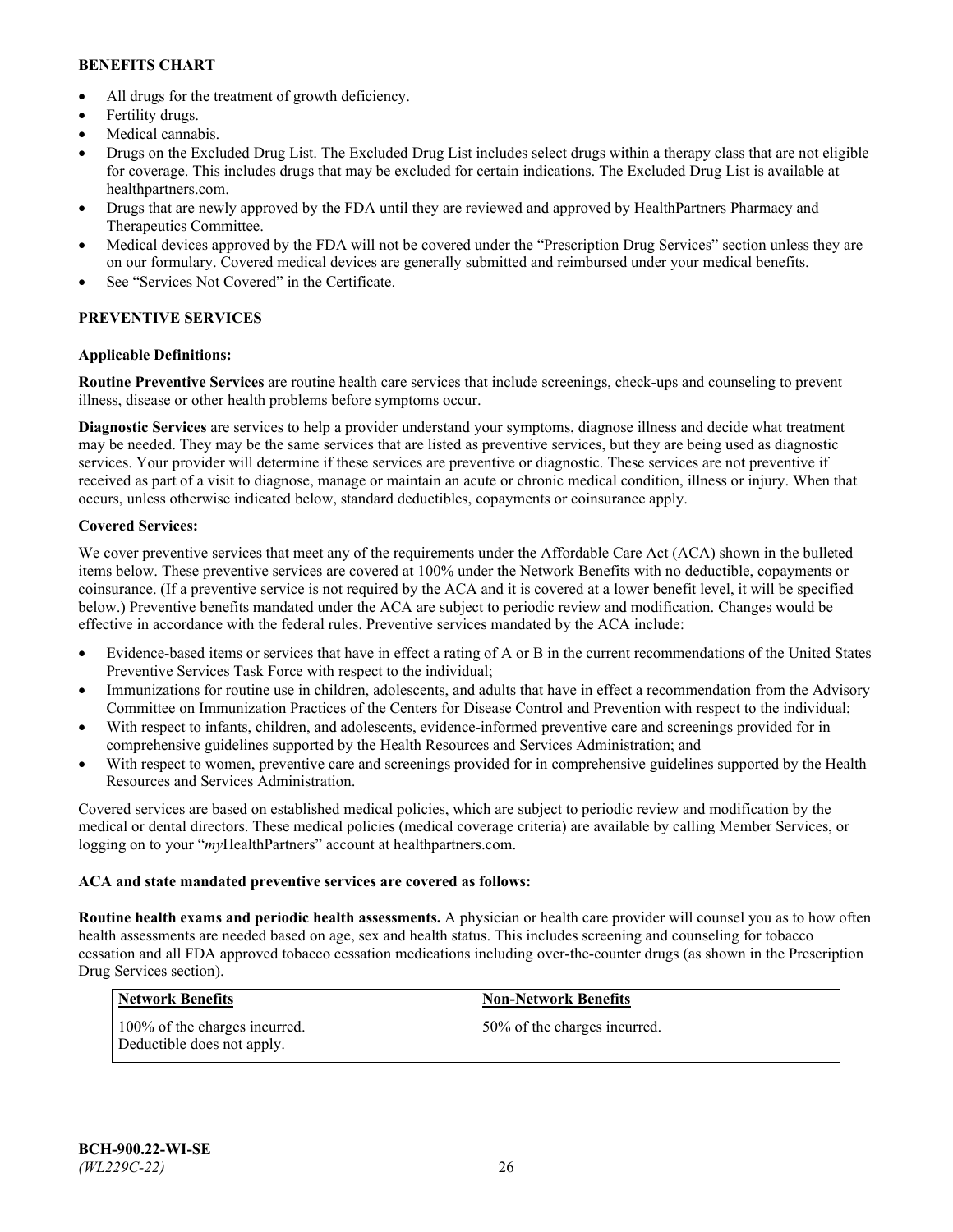**Child health supervision services.** This includes pediatric preventive services such as newborn screenings, appropriate immunizations, developmental assessments and laboratory services appropriate to the age of the child from birth to 72 months and appropriate immunizations to age 18.

| <b>Network Benefits</b>                                     | <b>Non-Network Benefits</b>  |
|-------------------------------------------------------------|------------------------------|
| 100% of the charges incurred.<br>Deductible does not apply. | 50% of the charges incurred. |

#### **Routine prenatal care and exams**

| Network Benefits                                            | <b>Non-Network Benefits</b>  |
|-------------------------------------------------------------|------------------------------|
| 100% of the charges incurred.<br>Deductible does not apply. | 50% of the charges incurred. |

**Routine postnatal care.** This includes health exams, assessments, education and counseling relating to the period immediately after childbirth.

| Network Benefits                                            | <b>Non-Network Benefits</b>  |
|-------------------------------------------------------------|------------------------------|
| 100% of the charges incurred.<br>Deductible does not apply. | 50% of the charges incurred. |

**Routine screening procedures for cancer.** This includes colorectal screening and other cancer screenings recommended by the USPSTF with an A or B rating. Women's preventive health services below describe additional routine screening procedures for cancer.

| <b>Network Benefits</b>                                     | <b>Non-Network Benefits</b>  |
|-------------------------------------------------------------|------------------------------|
| 100% of the charges incurred.<br>Deductible does not apply. | 50% of the charges incurred. |

**Professional voluntary family planning services.** This includes services to prevent or delay a pregnancy, including counseling and education. Services must be provided by a licensed provider.

| <b>Network Benefits</b>                                     | <b>Non-Network Benefits</b>  |
|-------------------------------------------------------------|------------------------------|
| 100% of the charges incurred.<br>Deductible does not apply. | 50% of the charges incurred. |

#### **Adult immunizations**

| <b>Network Benefits</b>                                     | <b>Non-Network Benefits</b>  |
|-------------------------------------------------------------|------------------------------|
| 100% of the charges incurred.<br>Deductible does not apply. | 50% of the charges incurred. |

**Women's preventive health services.** This includes mammograms, screenings for cervical cancer (pap smears), breast pumps, human papillomavirus (HPV) testing, counseling for sexually transmitted infections, counseling and screening for human immunodeficiency virus (HIV), and all FDA approved contraceptive methods as prescribed by a doctor, sterilization procedures, education and counseling (see the Prescription Drug Services section for coverage of oral contraceptive drugs). We also provide genetic screening for BRCA if someone in your family has the gene or you have a diagnosis of cancer.

The U.S. Preventive Services Task Force (USPSTF) recommends screening mammography, with or without clinical breast examination (CBE), every 1-2 years for women aged 40 and older. For women age 50 and older, we cover an annual mammogram.

| <b>Network Benefits</b>                                     | <b>Non-Network Benefits</b>  |
|-------------------------------------------------------------|------------------------------|
| 100% of the charges incurred.<br>Deductible does not apply. | 50% of the charges incurred. |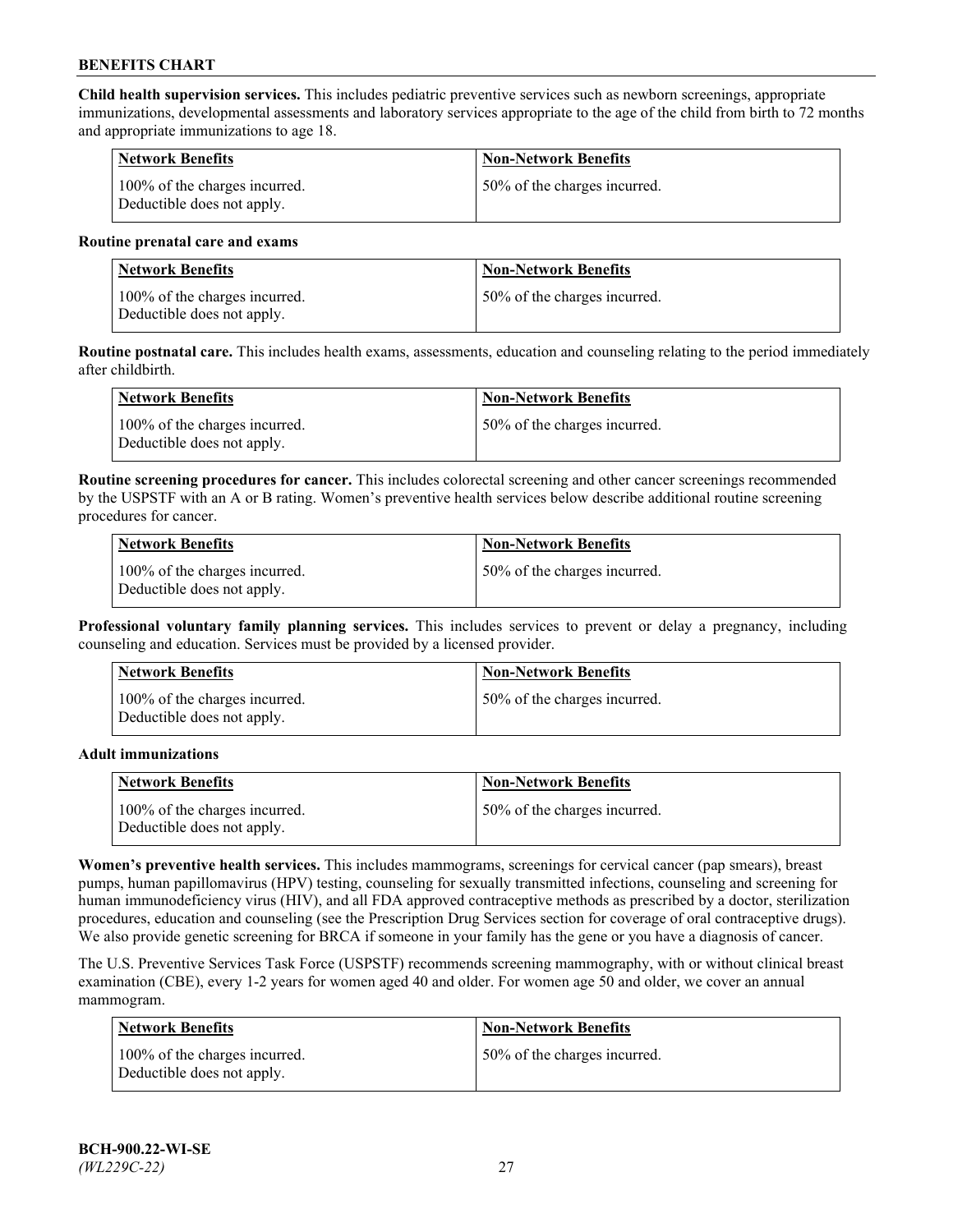**Obesity screening and management.** We cover obesity screening and counseling for all ages during a routine preventive care exam. If you are age 18 or older and have a body mass index of 30 or more, we also cover intensive obesity management to help you lose weight. Your primary care doctor can coordinate these services.

| <b>Network Benefits</b>                                     | <b>Non-Network Benefits</b>  |
|-------------------------------------------------------------|------------------------------|
| 100% of the charges incurred.<br>Deductible does not apply. | 50% of the charges incurred. |

### **In addition to any ACA or state mandated preventive services referenced above, we cover the following eligible services:**

#### **Routine eye and hearing exams**

| <b>Network Benefits</b>                                     | <b>Non-Network Benefits</b>  |
|-------------------------------------------------------------|------------------------------|
| 100% of the charges incurred.<br>Deductible does not apply. | 50% of the charges incurred. |

**Ovarian cancer surveillance test for women who are at risk.** "At risk for ovarian cancer" means (1) having a family history that includes any of the following: one or more first-degree or second-degree relatives with ovarian cancer, clusters of female relatives with breast cancer or nonpolyposis colorectal cancer; or (2) testing positive for BRCA1 or BRCA2 mutations. "Surveillance test for ovarian cancer" means annual screening using CA-125 serum tumor marker testing, transvaginal ultrasound, pelvic examination or other proven ovarian screening tests currently being evaluated by the federal Food and Drug Administration or by the National Cancer Institute.

| <b>Network Benefits</b>                               | <b>Non-Network Benefits</b>                           |
|-------------------------------------------------------|-------------------------------------------------------|
| Coverage level is same as corresponding Network       | Coverage level is same as corresponding Non-Network   |
| Benefits, depending on type of service provided, such | Benefits, depending on type of service provided, such |
| as Diagnostic Imaging Services, Laboratory Services   | as Diagnostic Imaging Services, Laboratory Services   |
| or Office Visits for Illness or Injury, or Preventive | or Office Visits for Illness or Injury, or Preventive |
| Services.                                             | Services.                                             |

**Limitations:**Services are not preventive if received as part of a visit to diagnose, manage or maintain an acute or chronic medical condition, illness or injury. When that occurs, unless otherwise indicated above, standard deductibles, copayments or coinsurance apply.

#### **Not Covered:**

See "Services Not Covered" in the Certificate.

## **TELEHEALTH/TELEMEDICINE SERVICES**

## **Definitions:**

**Telehealth, Telemedicine, or Virtual Care.** This is a means of communication between a health care professional and a patient. This includes the use of secure electronic information, imaging, and communication technologies, including:

- interactive audio or audio-video
- interactive audio with store-and-forward technology
- chat-based and email-based systems
- physician-to-physician consultation
- patient education
- data transmission
- data interpretation
- digital diagnostics (algorithm-enabled diagnostic support)
- digital therapeutics (the use of personal health devices and sensors, either alone or in combination with conventional drug therapies, for disease prevention and management)

#### Services can be delivered:

Synchronously: the patient and health care professional are engaging with one another at the same time; or Asynchronously: the patient and health care professional engage with each other at different points in time.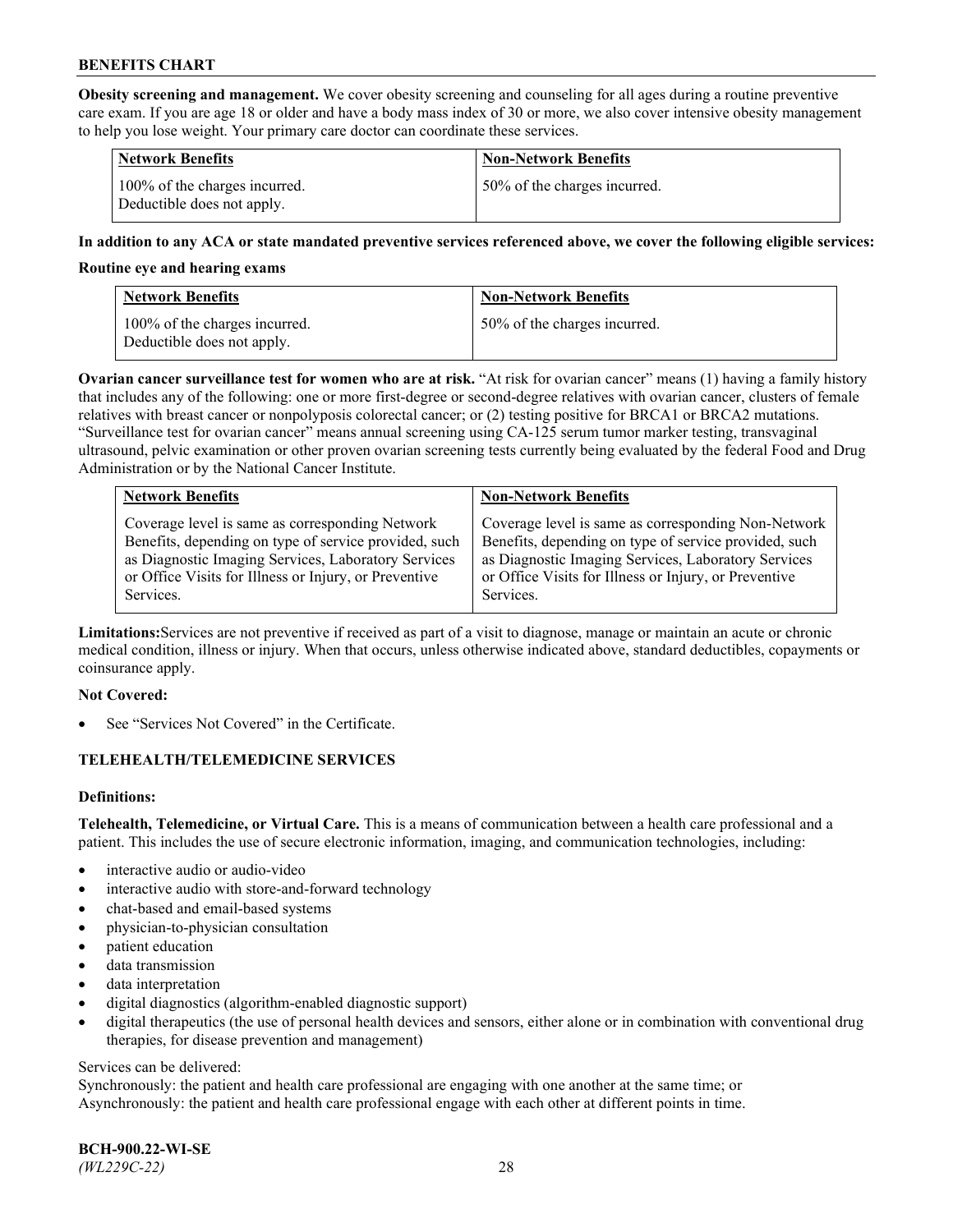**Telephone Visits.** Live, synchronous, interactive encounters over the telephone between a patient and a healthcare provider.

**E-visit or chat-based visits.** Asynchronous online or mobile app encounters to discuss a patient's personal health information, vital signs, and other physiologic data or diagnostic images. The healthcare provider reviews and delivers a consultation, diagnosis, prescription or treatment plan after reviewing the patient's visit information.

**Virtuwell®.** This is an online service for you to receive a diagnosis and treatment for certain conditions, such as a cold, flu, ear pain and sinus infections. You may access the Virtuwell website at [virtuwell.com.](https://www.virtuwell.com/)

**Video Visits.** Live, synchronous, interactive encounters using secure web-based video between a patient and a healthcare provider.

### **Covered Services:**

The Plan covers the following methods of receiving care for services that would be eligible under the Plan if the service were provided in person.

#### **Scheduled telephone visits**

| <b>Network Benefits</b>       | <b>Non-Network Benefits</b>  |
|-------------------------------|------------------------------|
| 100% of the charges incurred. | 50% of the charges incurred. |

### **E-visits**

### **Access to online care through Virtuwell at [virtuwell.com](https://www.virtuwell.com/)**

| <b>Network Benefits</b>       | <b>Non-Network Benefits</b> |
|-------------------------------|-----------------------------|
| 100% of the charges incurred. | Not applicable.             |

### **All other E-visits**

| <b>Network Benefits</b>       | <b>Non-Network Benefits</b>  |
|-------------------------------|------------------------------|
| 100% of the charges incurred. | 50% of the charges incurred. |

#### **Video visits**

| <b>Network Benefits</b>                                      | <b>Non-Network Benefits</b>                            |
|--------------------------------------------------------------|--------------------------------------------------------|
| Coverage level is same as corresponding Network              | Coverage level is same as corresponding Non-           |
| Benefits, depending on type of service provided, such as     | Network Benefits, depending on type of service         |
| Office Visits for Illness or Injury, Inpatient or Outpatient | provided, such as Office Visits for Illness or Injury, |
| Hospital Services.                                           | Inpatient or Outpatient Hospital Services.             |

#### **Not Covered:**

See "Services Not Covered" in the Certificate.

## **TRANSPLANT SERVICES**

#### **Applicable Definitions:**

**Autologous.** This is when the source of cells is from the individual's own marrow or stem cells.

**Allogeneic.** This is when the source of cells is from a related or unrelated donor's marrow or stem cells.

**Allogeneic Bone Marrow Transplant.** This is when the bone marrow is harvested from the related or unrelated donor and stored. The patient undergoes treatment which includes tumor ablation with high-dose chemotherapy and/or radiation. The bone marrow is reinfused (transplanted).

**Autologous Bone Marrow Transplant.** This is when the bone marrow is harvested from the individual and stored. The patient undergoes treatment which includes tumor ablation with high-dose chemotherapy and/or radiation. The bone marrow is reinfused (transplanted).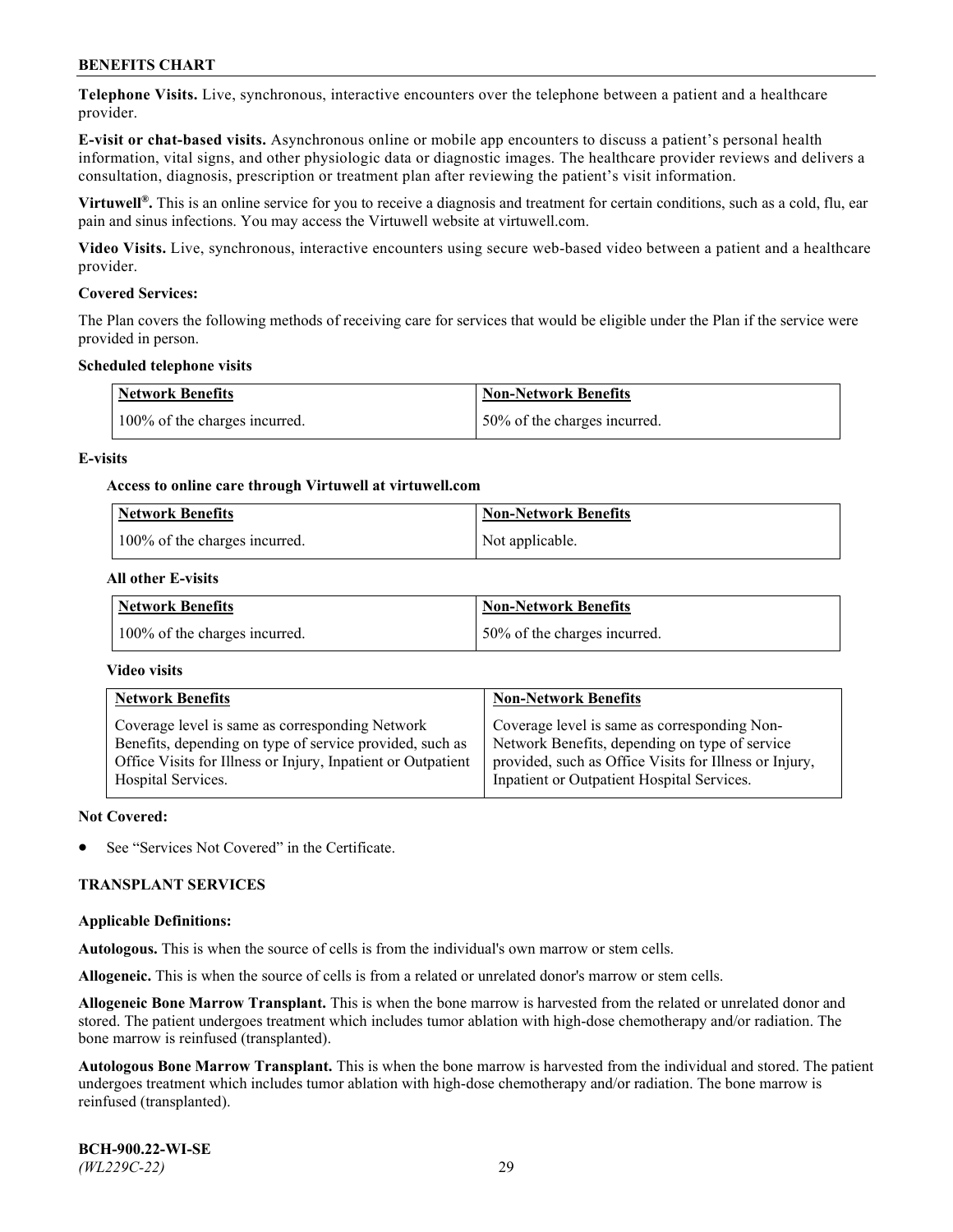**Autologous/Allogeneic Stem Cell Support.** This is a treatment process that includes stem cell harvest from either bone marrow or peripheral blood, tumor ablation with high-dose chemotherapy and/or radiation, stem cell reinfusion, and related care. Autologous/allogeneic bone marrow transplantation and high dose chemotherapy with peripheral stem cell rescue/support are considered to be autologous/allogeneic stem cell support.

**Designated Transplant Center.** This is any health care provider, group or association of health care providers designated by us to provide services, supplies or drugs for specified transplants for our Insureds.

**Transplant Services.** This is transplantation (including retransplants) of the human organs or tissue listed below, including all related post-surgical treatment, follow-up care and drugs and multiple transplants for a related cause. Transplant services do not include other organ or tissue transplants or surgical implantation of mechanical devices functioning as a human organ, except surgical implantation of an FDA approved Ventricular Assist Device (VAD) or total artificial heart, functioning as a temporary bridge to heart transplantation.

Prior authorization is required prior to consultation to support coordination of care and benefits.

### **Covered Services:**

We cover eligible transplant services (as defined above) while you are covered under the Certificate. Transplants that will be considered for coverage are limited to the following:

- Kidney transplants for end-stage disease.
- Cornea transplants for end-stage disease.
- Heart transplants for end-stage disease.
- Lung transplants or heart/lung transplants for: (1) primary pulmonary hypertension; (2) Eisenmenger's syndrome; (3) endstage pulmonary fibrosis; (4) alpha 1 antitrypsin disease; (5) cystic fibrosis; and (6) emphysema.
- Liver transplants for: (1) biliary atresia in children; (2) primary biliary cirrhosis; (3) post-acute viral infection (including hepatitis A, hepatitis B antigen e negative and hepatitis C) causing acute atrophy or post-necrotic cirrhosis; (4) primary sclerosing cholangitis; (5) alcoholic cirrhosis; and (6) hepatocellular carcinoma.
- Allogeneic bone marrow transplants or peripheral stem cell support associated with high dose chemotherapy for: (1) acute myelogenous leukemia; (2) acute lymphocytic leukemia; (3) chronic myelogenous leukemia; (4) severe combined immunodeficiency disease; (5) Wiskott-Aldrich syndrome; (6) aplastic anemia; (7) sickle cell anemia; (8) non-relapsed or relapsed non-Hodgkin's lymphoma; (9) multiple myeloma; and (10) testicular cancer.
- Autologous bone marrow transplants or peripheral stem cell support associated with high-dose chemotherapy for: (1) acute leukemias; (2) non-Hodgkin's lymphoma; (3) Hodgkin's disease; (4) Burkitt's lymphoma; (5) neuroblastoma; (6) multiple myeloma; (7) chronic myelogenous leukemia; and (8) non-relapsed non-Hodgkin's lymphoma.
- Pancreas transplants for simultaneous pancreas-kidney transplants for diabetes, pancreas after kidney, living related segmental simultaneous pancreas kidney transplantation and pancreas transplant alone.

To receive Network Benefits, charges for transplant services must be incurred at a Designated Transplant Center.

The transplant-related treatment provided, including expenses incurred for directly related donor services, shall be subject to and in accordance with the provisions, limitations, maximums and other terms of the Certificate.

Medical and hospital expenses of the donor are covered only when the recipient is an Insured and the transplant and directly related donor expenses have been prior authorized for coverage. Treatment of medical complications that may occur to the donor are not covered. Donors are not considered Insureds, and are therefore not eligible for the rights afforded to Insureds under the Certificate.

The list of eligible transplant services and coverage determinations are based on established medical policies, which are subject to periodic review and modification by the medical director.

| <b>Network Benefits</b>                          | <b>Non-Network Benefits</b>                          |
|--------------------------------------------------|------------------------------------------------------|
| See Network Inpatient Hospital Services Benefit. | See Non-Network Inpatient Hospital Services Benefit. |